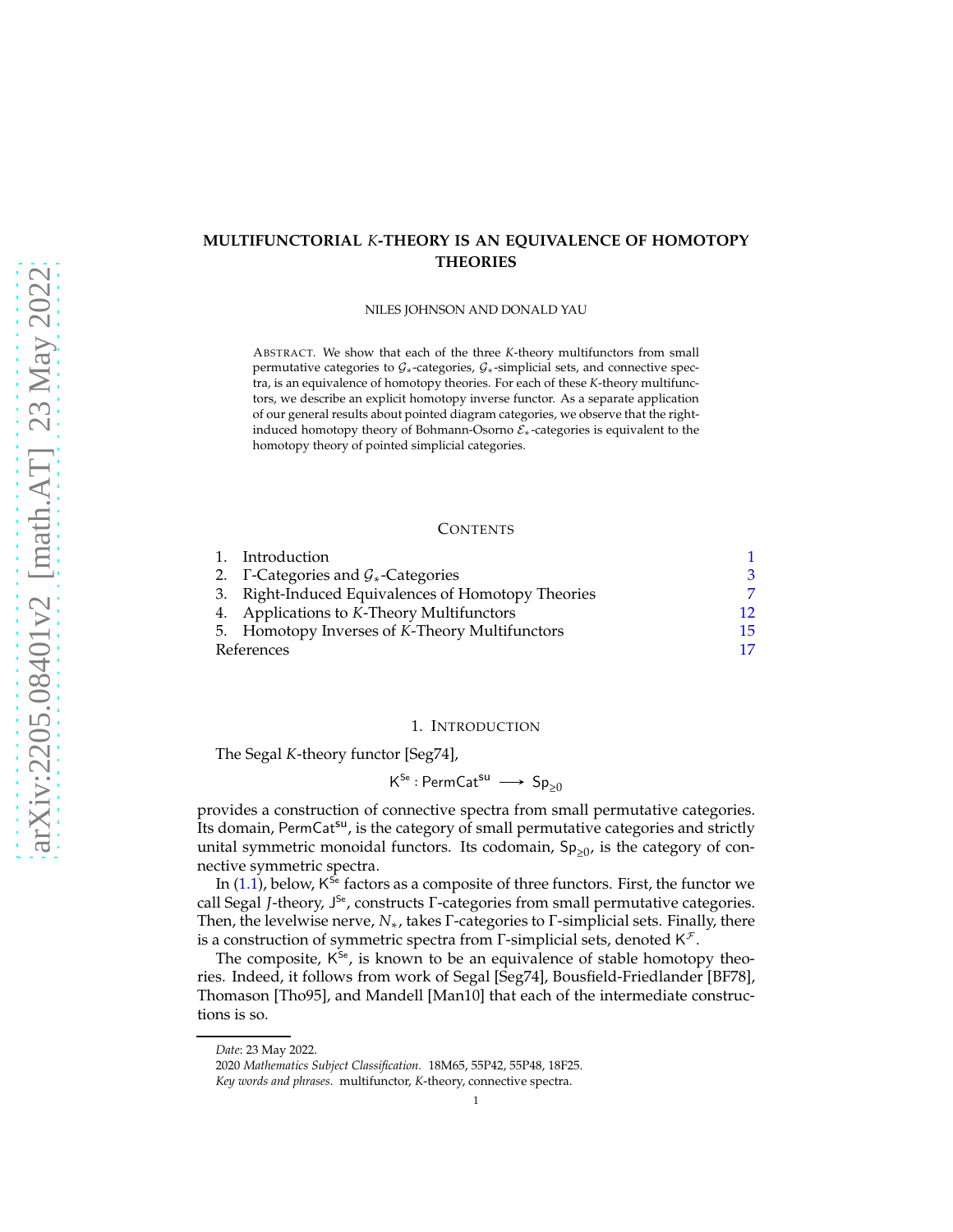<span id="page-1-1"></span>There is a multifunctorial replacement of Segal *K*-theory, developed by Elmendorf and Mandell [\[EM06,](#page-16-5) [EM09\]](#page-16-6). Multifunctoriality is a significant improvement, because it means that the Elmendorf-Mandell construction, K<sup>EM</sup>, preserves algebraic ring and module structures. Thus, the Elmendorf-Mandell construction provides a source of highly-structured ring and module spectra.

The Elmendorf-Mandell construction also factors as a composite of three functors, shown along the bottom of [\(1.1\)](#page-1-0).

<span id="page-1-0"></span>

One crucial difference is that K<sup>EM</sup> does not factor through Γ-categories or Γsimplicial sets. Instead, it uses diagrams on a more complicated but wellstructured category  $G$ , whose objects are tuples of finite pointed sets. Section [2](#page-2-0) gives a further review of this background. Our notations and terminology follow that of  $[J\infty]$ , and we refer the reader there for a more thorough and unified treatment. The 2-categorical concepts we use can be found in [\[JY21\]](#page-16-8).

It follows from [\[EM06,](#page-16-5) Theorem 1.1] that the connective spectra constructed by  $K^{EM}$  are stably equivalent to those constructed by  $K^{Se}$ . This implies that the multifunctorial K<sup>EM</sup> is also an equivalence of stable homotopy theories. We provide more details of this implication in Theorem [4.9](#page-13-0) below.

**Main Question and Results.** The focus of this article is on the homotopy theory of  $\mathcal{G}_*$ -categories. One can ask whether there is a notion of stable equivalence for G∗-diagrams equivalent to that of Γ-diagrams. There are several approaches, and they lead to not-necessarily equivalent results. In particular, the notions of stable equivalence created by the functors  $K^{\mathcal{G}}$  and  $i^*$  may not be the same.

Corollary [4.2](#page-12-0) shows that the stable equivalences created by  $i^*$  are the ones that provide a homotopy theory of  $G<sub>*</sub>$ -diagrams equivalent to that of Γ-diagrams. Thus, the multifunctorial *K*-theory in the title of this paper refers to each of

- J $^{EM}$  : PermCat<sup>su</sup>  $\longrightarrow$   $\mathcal{G}_{*}$ -Cat,
- $N_*\mathsf{J}^{\mathsf{EM}}:\mathsf{PermCat}^{\mathsf{SU}}\longrightarrow \mathcal{G}_*$ -sSet, and
- $K^{EM} = K^{\mathcal{G}} N_* J^{EM}$ : PermCat<sup>su</sup>  $\longrightarrow$  Sp<sub>≥0</sub>.

Theorems [4.3](#page-12-1) and [4.9](#page-13-0) show that each of these is an equivalence of homotopy theories, with stable equivalences created by the vertical functors  $i^*$  in [\(1.1\)](#page-1-0). These follow as applications of a general construction of right-induced homotopy theory, given in Section [3.](#page-6-0) There, general conditions are developed for a functor *i* such that the induced *i* <sup>∗</sup> has a left adjoint *L* and each is an equivalence of homotopy theories.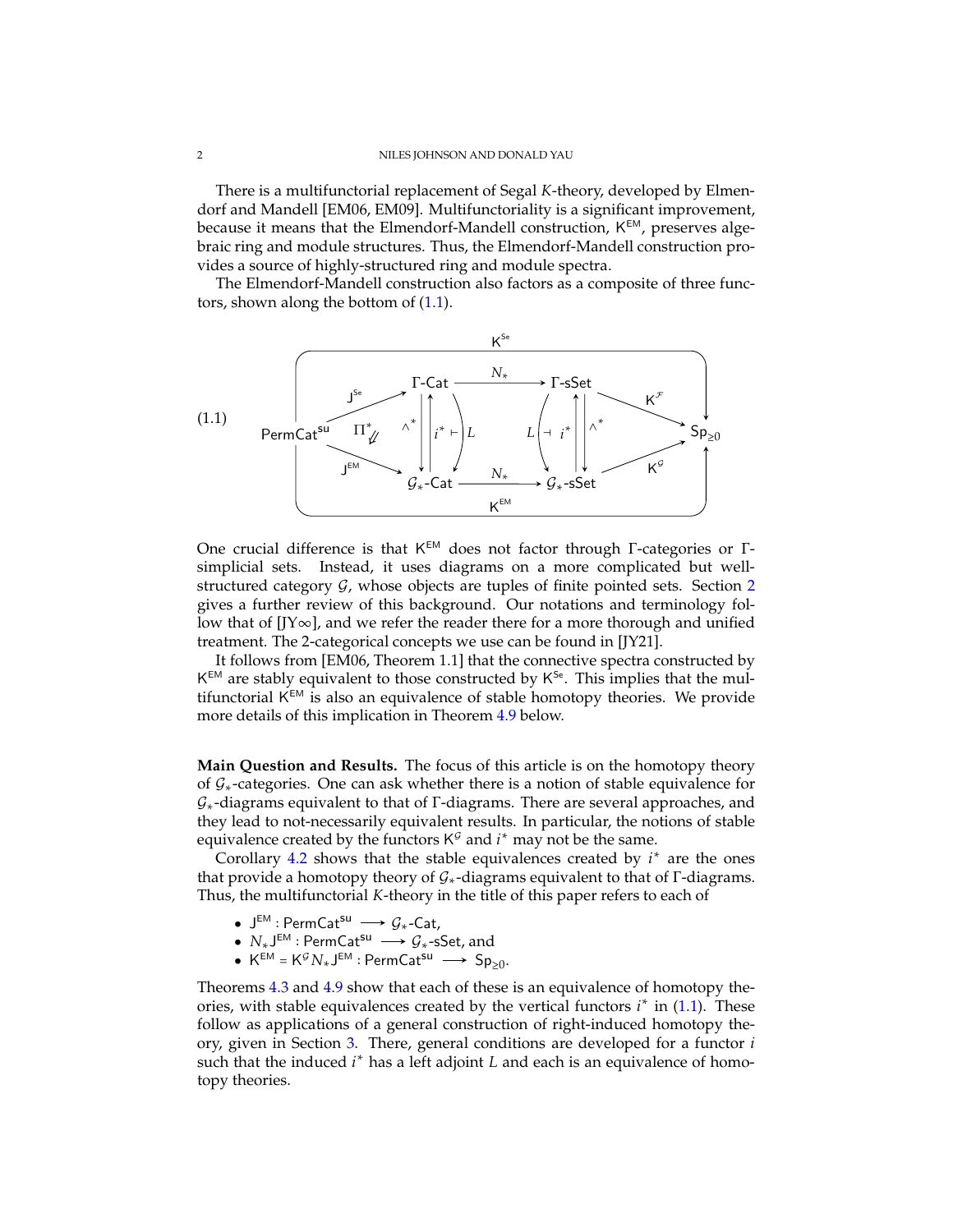<span id="page-2-1"></span>Thus, each arrow in [\(1.1\)](#page-1-0), *except for*  $K^{\mathcal{G}}$ , is an equivalence of stable homotopy theories. In the triangle at left,

$$
\Pi^*:\wedge^*J^{Se}\longrightarrow J^{EM}
$$

is a natural transformation that induces componentwise stable equivalences; see Theorem [4.8.](#page-13-1) In the middle square,

$$
N_* \wedge^* = \wedge^* N_*, \quad \text{and} \quad i^* N_* = N_* i^*
$$

by associativity of functor composition. The two adjunctions  $L \dashv i^*$  follow from Proposition [3.11.](#page-9-0) The triangle at right involving ∧\* commutes [\[JY](#page-16-7)∞, 9.3.16]:

$$
\mathsf{K}^{\mathcal{G}} \wedge^* = \mathsf{K}^{\mathcal{F}}.
$$

At the end of Section [4](#page-11-0) we briefly describe a separate application to the Bohmann-Osorno *K*-theory construction from [\[BO20\]](#page-16-9). This application is independent from the rest of the work here, but follows from the same general results in Section [3.](#page-6-0) Corollary [4.11](#page-14-1) shows that the right-induced homotopy theory of Bohmann-Osorno  $\mathcal{E}_{*}$ -categories is equivalent to the homotopy theory of pointed simplicial categories.

In Section [5](#page-14-0) we describe explicit homotopy inverses of the *K*-theory multifunctors J<sup>EM</sup>, N<sub>\*</sub>J<sup>EM</sup>, and K<sup>EM</sup>. The following is a summary table; its details are explained in Sections [4](#page-11-0) and [5.](#page-14-0)

| K-theory multifunctors                                                                                                                                                                          |       | Homotopy inverses                                                                     | Note                             |
|-------------------------------------------------------------------------------------------------------------------------------------------------------------------------------------------------|-------|---------------------------------------------------------------------------------------|----------------------------------|
| $J^{EM}$ : PermCat <sup>su</sup> $\longrightarrow$ $G_*$ -Cat                                                                                                                                   | (4.6) | $\mathcal{P}i^*:\mathcal{G}_{*}$ -Cat $\longrightarrow$ PermCat <sup>su</sup>         | $(5.5)$ i* is not a multifunctor |
| $N_*J^{EM}$ : PermCat <sup>su</sup> $\longrightarrow$ $G_*$ -sSet (4.6, 4.7) $\mathcal{PS}_*i^*: G_*$ -sSet $\longrightarrow$ PermCat <sup>su</sup> (5.6) $\mathcal{S}_*$ is not a multifunctor |       |                                                                                       |                                  |
| $\mathsf{K}^{\mathsf{EM}}$ : PermCat <sup>su</sup> $\longrightarrow$ Sp <sub>&gt;0</sub>                                                                                                        | (4.9) | $PS_{*}A:Sp_{>0} \longrightarrow$ PermCat <sup>su</sup> (5.7) A is not a multifunctor |                                  |

**Remark 1.2** (Open Questions About Alternatives)**.** There are a number of alternative ways that one might define a class of stable equivalences in  $G<sub>*</sub>$ -sSet and  $G<sub>*</sub>$ -Cat. Among them are the following:

- Say that a morphism *f* of G∗-simplicial sets is a K <sup>F</sup> *-stable equivalence* if  $K^{\mathcal{F}}(f)$  is a stable equivalence.
- There is a functor  $\#\colon \mathcal{G}_*$ -sSet  $\longrightarrow \Gamma$ -sSet that is left adjoint to the functor  $\wedge^*$ induced by the smash product of pointed finite sets. Say that *f* is a #*-stable equivalence* if  $#(f)$  is a stable equivalence of  $\Gamma$ -simplicial sets.

It is an open question whether these notions of stable equivalence result in homotopy theories that are equivalent to each other, or whether either is equivalent to that of the *i* ∗ *-stable equivalences* defined in Section [4.](#page-11-0) Our results hold for the *i* ∗ -stable equivalences, created by *i* ∗ . ◇

# 2. Γ-CATEGORIES AND  $G_*$ -CATEGORIES

<span id="page-2-0"></span>In this section we recall the basic definitions of  $\Gamma$ -categories and  $\mathcal{G}_*$ -categories from [\[Seg74\]](#page-16-1) and [\[EM06\]](#page-16-5), respectively. A unified treatment is given in [\[JY](#page-16-7)∞, Chapters 8 and 9].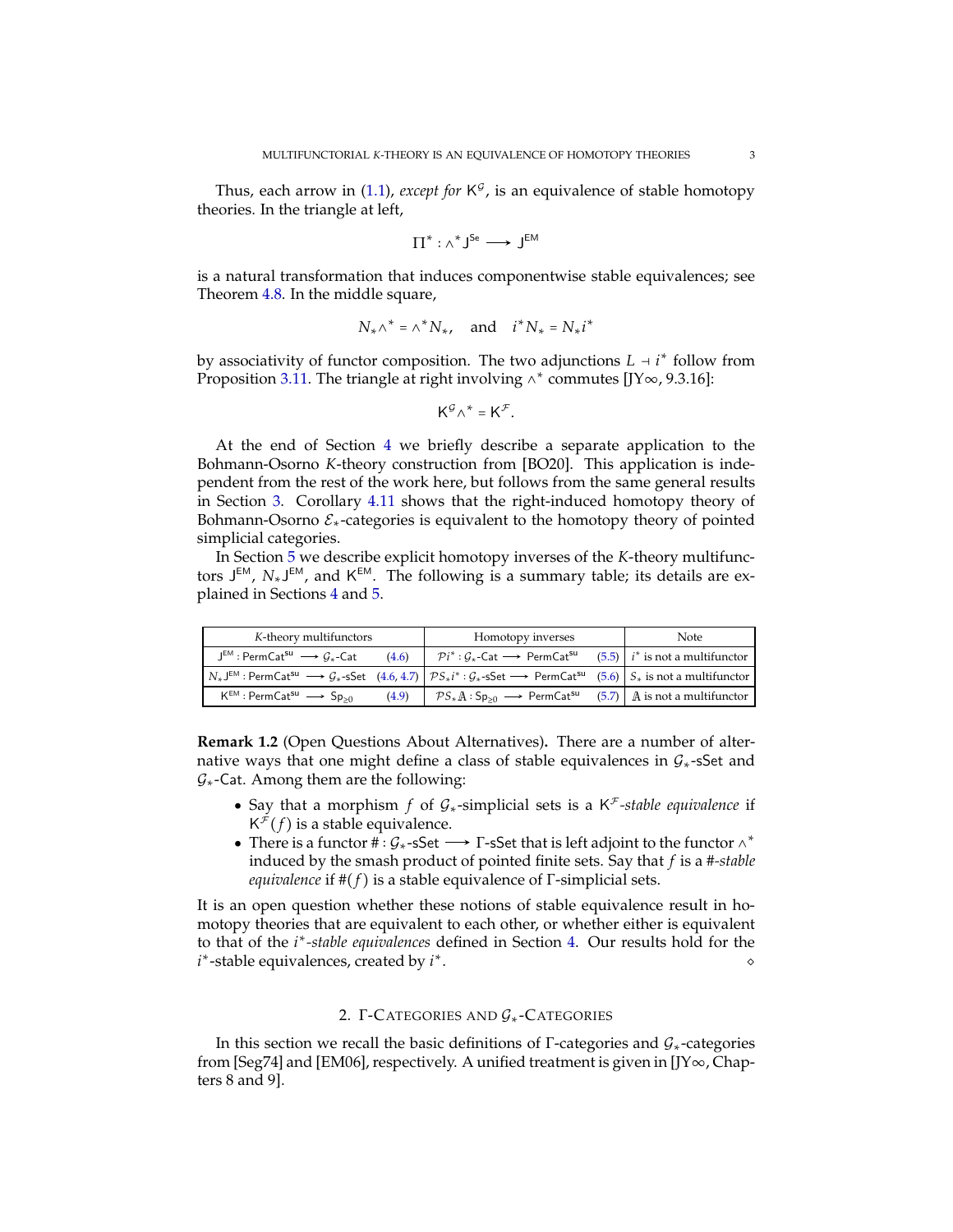<span id="page-3-2"></span><span id="page-3-1"></span>Γ**-Diagrams.** We begin by recalling the indexing category F for Γ-diagrams.

**Definition 2.1.** A *zero object* in a category C is an object ∗ that is both initial and terminal. Given a zero object ∗ in C, a *zero morphism* in C is a morphism that factors through ∗. A nonzero morphism is a morphism that does not factor through ∗. For objects *a* and *b* in C, we write  $C^{\flat}(a, b)$  for the set of nonzero morphisms  $a \longrightarrow b$ .  $\diamond$ **Definition 2.2.** Let  $\mathcal F$  denote the category whose objects are pointed finite sets

 $\underline{n} = \{0, \ldots, n\}$  for natural numbers  $n \geq 0$  and whose morphisms are maps of sets that preserve the basepoint element 0. The pointed finite set  $\overline{0}$  is an initial and terminal object for  $\mathcal{F}$ .

The lexicographic order of smash products gives an isomorphism

$$
\underline{m} \wedge \underline{n} \cong \underline{mn}
$$

making ( $\mathcal{F}, \wedge, \underline{1}$ ) a small permutative category. The symmetry isomorphism is induced by that of the smash product of pointed finite sets. See, e.g.,  $[JY\infty, 8.1.6]$  $[JY\infty, 8.1.6]$  for further explanation of this structure.

**Definition 2.3.** Let Cat denote the category of small categories, and let **1** denote a chosen terminal category, with only a single object ∗ and only a single morphism  $1<sub>∗</sub>$ .  $\qquad \qquad \diamond$ 

<span id="page-3-0"></span>**Definition 2.4.** A Γ*-category* is a basepoint-preserving functor

$$
(\mathcal{F},\underline{0})\longrightarrow (\mathsf{Cat},\mathbf{1}).
$$

Morphisms of Γ-categories are natural transformations. Note that the basepoint component of a Γ-category morphism is necessarily the identity, because **1** is terminal in Cat. The category of Γ-categories and morphisms is denoted Γ-Cat.

Likewise, a Γ*-simplicial set* is a basepoint-preserving functor

$$
(\mathcal{F},\underline{0})\longrightarrow(\mathsf{sSet},\ast)
$$

and a morphism of such is given by a natural transformation. The category of Γ-simplicial sets is denoted Γ-sSet. ◇

 $G_*$ **-Diagrams.** Next we recall the indexing category G for  $G_*$ -diagrams.

**Definition 2.5.** Let Inj denote the category whose objects are *unpointed finite sets*

$$
\overline{p} = \begin{cases} \{1,\ldots,p\} & \quad \text{if} \quad p > 0, \\ \varnothing & \quad \text{if} \quad p = 0, \end{cases}
$$

for each natural number  $p \geq 0$ , and whose morphisms are injections

$$
f:\overline{q}\longrightarrow \overline{p}.
$$

For each such injection *f* , define a functor

$$
f_*:\mathcal{F}^q\longrightarrow \mathcal{F}^p
$$

called the *reindexing injection* as follows. Suppose given *q*-tuples of pointed finite sets or pointed functions

$$
\langle \underline{n} \rangle = (\underline{n}_1, \dots, \underline{n}_q)
$$
 or  $\langle \psi \rangle = (\psi_1, \dots, \psi_q) \in \mathcal{F}^q$ ,

respectively. Define *f*∗⟨*n*⟩ to be the *p*-tuple whose *j*th entry is *n<sup>f</sup>* <sup>−</sup>1(*j*) and *f*∗⟨*ψ*⟩ to be the *p*-tuple whose *j*th entry is  $\psi_{f^{-1}(j)}$ , where

$$
\underline{n}_{\emptyset} = \underline{1} \quad \text{and} \quad \psi_{\emptyset} = 1_{\underline{1}}.
$$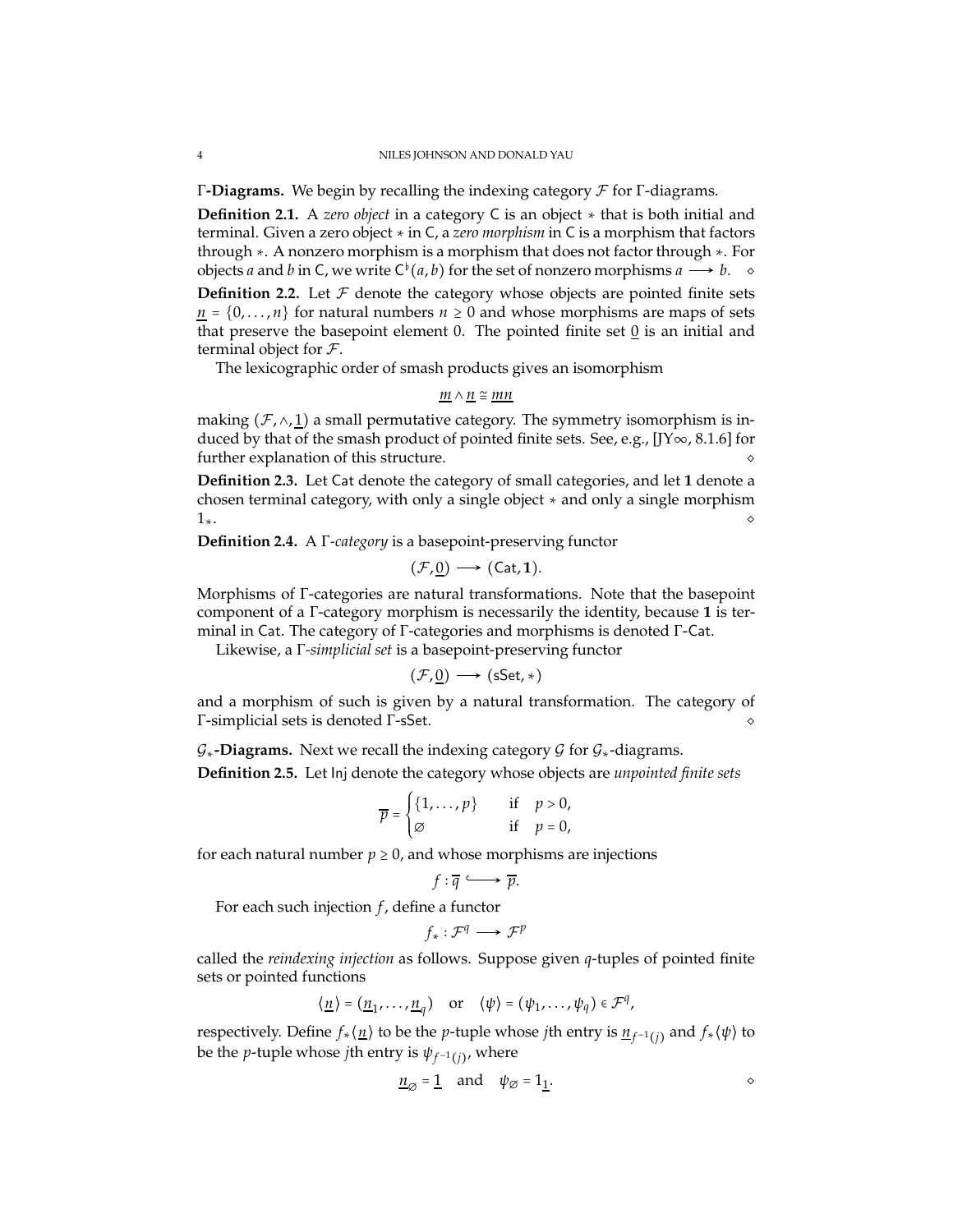**Definition 2.6.** For each unpointed finite set  $\overline{q}$  with  $q > 0$ , define

$$
\mathcal{F}^{(q)} = \mathcal{F}^{\wedge q},
$$

the  $q$ -fold smash power of pointed categories, where  $\mathcal F$  has basepoint 0. We denote the objects and morphisms of  $\mathcal{F}^{(q)}$  as *q*-tuples

$$
\langle \underline{n} \rangle = (\underline{n}_1, \dots, \underline{n}_q)
$$
 and  $\langle \psi \rangle = (\psi_1, \dots, \psi_q)$ ,

respectively, where  $\langle n \rangle$  is identified with the basepoint of  $\mathcal{F}^{(q)}$  if any  $n_i = 0$ . A tuple ⟨*ψ*⟩ is a zero morphism if any *ψ<sup>i</sup>* factors through 0 in F.

For  $q = 0$ , define

Ob 
$$
\mathcal{F}^{(0)} = \{*, \langle \rangle\}
$$

where ∗ is the basepoint object and ⟨⟩ is the empty tuple. Define the morphisms of  $\mathcal{F}^{(0)}$  such that  $*$  is both initial and terminal and the only nonzero morphism is the identity morphism of  $\langle \rangle$ .

<span id="page-4-1"></span>**Definition 2.7.** We define a small pointed category  $G$  as follows.

**Objects:** The set of objects is the wedge of pointed sets

Ob 
$$
\mathcal{G} = \bigvee_{q \geq 0} \mathsf{Ob}\left(\mathcal{F}^{(q)}\right).
$$

**Morphisms:** The basepoint  $*$  is both initial and terminal in  $\mathcal{G}$ . The set of morphisms from a *q*-tuple  $\langle n \rangle$  to a *p*-tuple  $\langle m \rangle$  is

<span id="page-4-0"></span>(2.8) 
$$
\mathcal{G}(\langle \underline{n} \rangle, \langle \underline{m} \rangle) = \bigvee_{f \in \text{Inj}(\overline{q}, \overline{p})} \left( \mathcal{F}^{(p)}(f_*(\underline{n}), \langle \underline{m} \rangle) \right) = \bigvee_{f \in \text{Inj}(\overline{q}, \overline{p})} \left( \bigwedge_{j=1}^p \mathcal{F}(\underline{n}_{f^{-1}(j)}, \underline{m}_j) \right).
$$

In (2.8) for 
$$
p > 0
$$
 we denote a morphism by a pair  $(f, \langle \psi \rangle)$ , where

$$
f: \overline{q} \longrightarrow \overline{p}
$$
 in Inj

and

$$
\langle \psi \rangle : f_* \langle \underline{n} \rangle \longrightarrow \langle \underline{m} \rangle
$$

is a morphism in  $\mathcal{F}^{(p)}.$  A morphism  $(f,\langle\psi\rangle)$  is identified with the zero morphism in  $\mathcal{G}(\langle n \rangle, \langle m \rangle)$  if there exists a component morphism

$$
\psi_j: \underline{n}_{f^{-1}(j)} \longrightarrow \underline{m}_j
$$

that is a zero morphism in  $F$ , factoring through  $0$ . **Identities:** The identity on a *q*-tuple  $\langle \underline{n} \rangle$  is given by the pair  $(1_{\overline{q}}, 1_{\langle \underline{n} \rangle}).$ **Composition:** The composite of morphisms

$$
\langle \underline{n} \rangle \xrightarrow{(f, \langle \psi \rangle)} \langle \underline{m} \rangle \xrightarrow{(g, \langle \phi \rangle)} \langle \underline{\ell} \rangle
$$

is given by the pair  $(gf, \langle \phi \rangle \circ g_*(\psi)).$ 

This finishes the definition of  $G$ . The composition in  $G$  is associative and unital since  $(gf)_* = g_* \circ f_*$  for composable injections *f* and *g*. Moreover, we note the following.

- We call *q* the *length* of a *q*-tuple  $\langle n \rangle$ .
- Each morphism set  $G(\langle n \rangle, \langle m \rangle)$  is a pointed set with basepoint the zero morphism.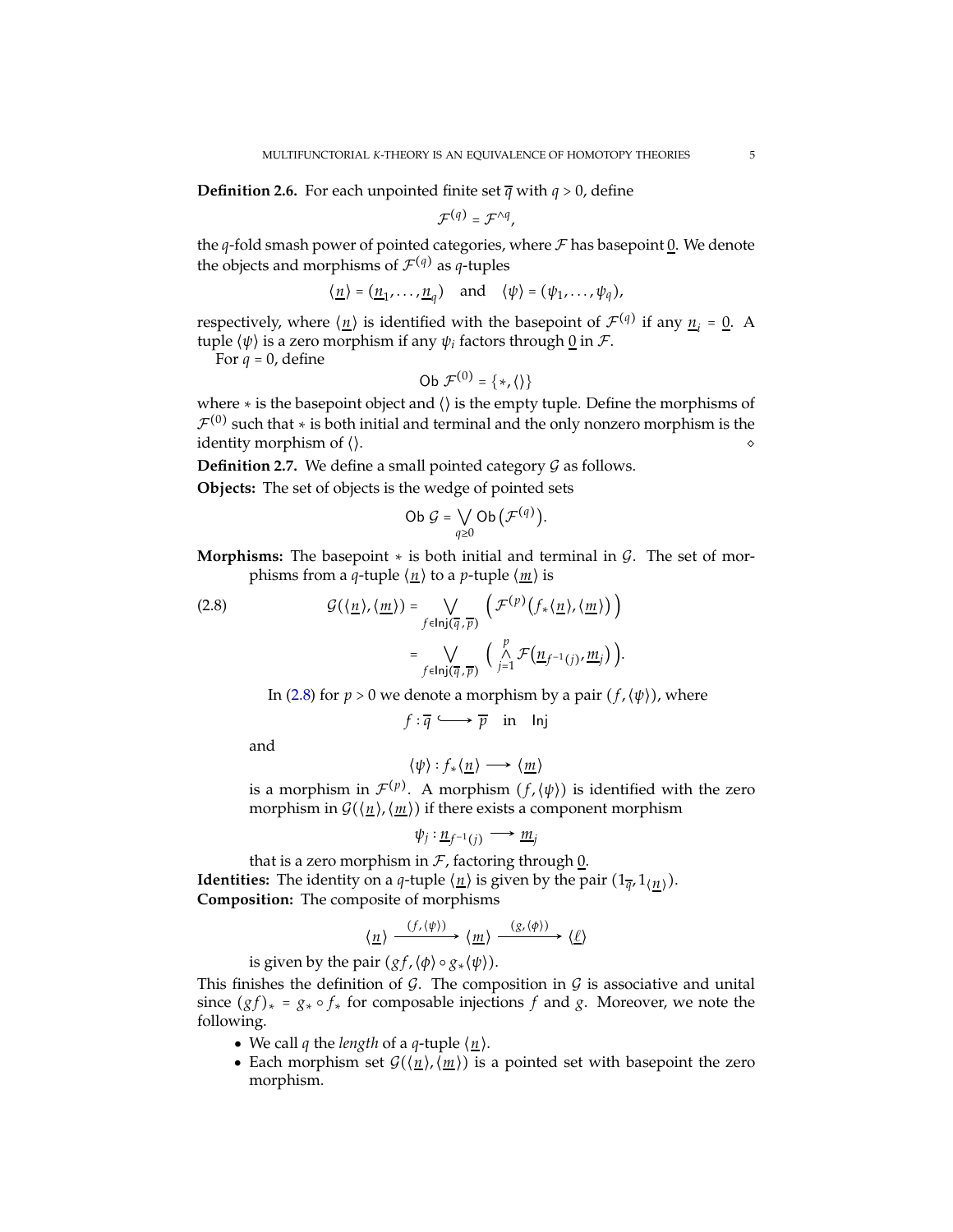• For readability, we sometimes use a semicolon and write  $G(\langle n \rangle; \langle m \rangle)$  for the set of morphisms in  $G$  from  $\langle n \rangle$  to  $\langle m \rangle$ .

We define  $G_*$ -categories and  $G_*$ -simplicial sets as pointed diagrams, similar to the corresponding versions for  $\mathcal F$  in Definition [2.4.](#page-3-0)

**Definition 2.9.** The category of  $G_*$ -categories is denoted  $G_*$ -Cat and consists of basepoint-preserving functors

$$
(\mathcal{G},*) \longrightarrow (\mathsf{Cat},1)
$$

together with natural transformations between them. Likewise, the category of  $G<sub>*</sub>$ -simplicial sets is denoted  $G<sub>*</sub>$ -sSet and consists of basepoint-preserving functors

$$
(\mathcal{G},*) \longrightarrow (\mathsf{sSet},*)
$$

together with natural transformations between them.  $\Diamond$ 

**Relating** F **and** G**.** We will use the following functors to compare Γ-diagrams and  $G<sub>*</sub>$ -diagrams.

**Definition 2.10** ([\[JY](#page-16-7)∞, 9.1.15])**.** The smash product of pointed finite sets defines a strict symmetric monoidal basepoint-preserving functor

$$
\wedge : (\mathcal{G}, \oplus, \langle \rangle, *) \longrightarrow (\mathcal{F}, \wedge, \underline{1}, \underline{0})
$$

given on objects by the following assignments:

$$
\wedge \langle \underline{n} \rangle = \underline{n_1 \cdots n_q} \quad \text{for} \quad q > 0,
$$
  

$$
\wedge \langle \rangle = \underline{1}, \quad \text{and}
$$
  

$$
\wedge * = \underline{0}.
$$

The value of ^ on a morphism  $(f, \langle \psi \rangle)$  is given by the smash product  $\wedge_j \psi_j$  together with lexicographic ordering and a permutation of factors induced by *f* . See [\[JY](#page-16-7)∞, 9.1.15] for further details. There are functors

<span id="page-5-1"></span>
$$
\wedge^* : \Gamma\text{-}\mathsf{Cat} \longrightarrow \mathcal{G}_* \text{-}\mathsf{Cat} \quad \text{and} \quad \wedge^* : \Gamma\text{-}\mathsf{sSet} \longrightarrow \mathcal{G}_* \text{-}\mathsf{sSet}
$$

<span id="page-5-2"></span>induced by precomposition and whiskering with ∧. ◇

**Definition 2.11.** The *length-one inclusion*

 $i: \mathcal{F} \longrightarrow \mathcal{G}$ 

sends each pointed finite set  $n$  to the length-one tuple  $(n)$  and each morphism  $\psi$ in  $\mathcal F$  to the pair  $(1_{\overline{1}'}(\psi))$ . There are functors

<span id="page-5-0"></span>(2.13) 
$$
i^* : \mathcal{G}_*-\text{Cat} \longrightarrow \Gamma-\text{Cat} \text{ and } i^* : \mathcal{G}_*-\text{SSet} \longrightarrow \Gamma-\text{SSet}
$$

induced by precomposition and whiskering with *i*. ◇

The functor *i* is fully faithful; this will be used in Corollary [4.2](#page-12-0) below. Moreover, there is an equality

 $\wedge \circ i = 1_{\mathcal{F}} : \mathcal{F} \longrightarrow \mathcal{G} \longrightarrow \mathcal{F}.$ 

This will be used in the proof of [\(4.4\)](#page-12-4) and [\(4.5\)](#page-12-5) below.

We also note that, unlike  $\land$ , the functor  $i : \mathcal{F} \longrightarrow \mathcal{G}$  is neither monoidal nor oplax monoidal. In more detail, there are, in general, no morphisms

$$
i(\underline{m}) \oplus i(\underline{n}) = (\underline{m}, \underline{n}) \longrightarrow (\underline{m}\underline{n}) = i(\underline{m} \wedge \underline{n})
$$

in G, so *i* does not admit any monoidal constraint. There are also no morphisms

$$
i(\underline{1}) = (\underline{1}) \longrightarrow \langle \rangle
$$

<span id="page-5-3"></span>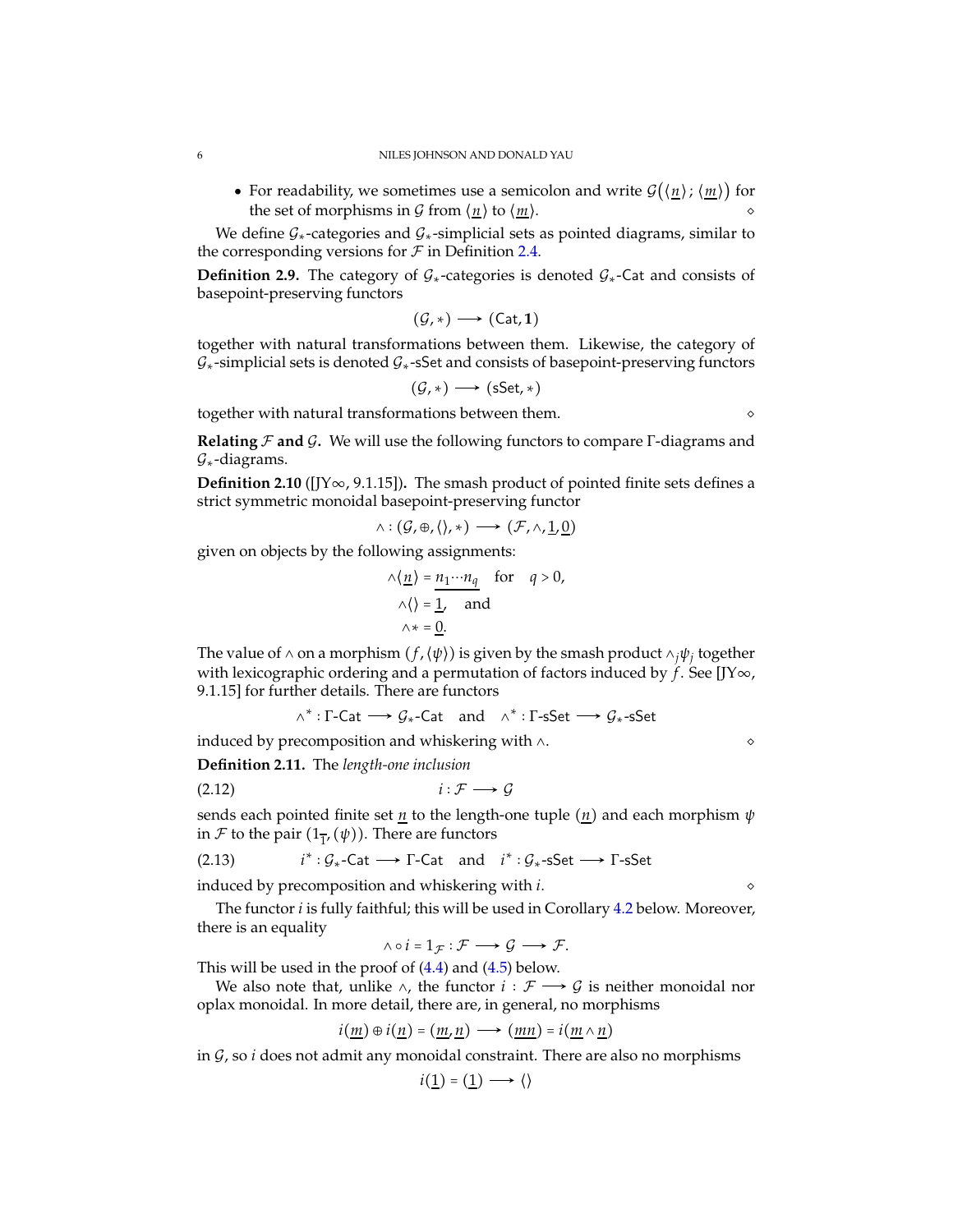<span id="page-6-2"></span><span id="page-6-0"></span>in G, so *i* does not admit any oplax unit constraint.

## 3. RIGHT-INDUCED EQUIVALENCES OF HOMOTOPY THEORIES

In this section we describe the general framework that we will apply in Corollary [4.2](#page-12-0) to show that the functors

$$
i^* : \mathcal{G}_*-\text{Cat} \longrightarrow \Gamma-\text{Cat} \text{ and } i^* : \mathcal{G}_*-\text{sSet} \longrightarrow \Gamma-\text{sSet}
$$

of [\(2.13\)](#page-5-0) induce equivalences of homotopy theories.

**Equivalences of Homotopy Theories.** We briefly recall the following background concepts for homotopy theories and equivalences thereof. Our work below will use only a special case from [\[GJO17,](#page-16-11) 2.9], stated in Proposition [3.4](#page-7-0) below. We refer the reader to [\[JY22\]](#page-16-12) for details of the following. See [\[DK80,](#page-16-13) [Hir03,](#page-16-14) Toë05, [BK12\]](#page-16-16) for further development of the theory.

# **Definition 3.1.**

- (1) A *relative category* is a pair (C, W) consisting of a category C and a subcategory W containing all of the objects of C. A *relative functor* from (C, W) to  $(C',\mathcal{W}')$  is a functor from C to C $'$  that sends morphisms of  $\mathcal W$  to those of  $W'$ .
- (2) We say that a subcategory  $W \subset C$  satisfies the 2-out-of-3 property if, for each composable pair of morphisms  $f$  and  $g$  in  $C$ , whenever any two of  $f$ , *g*, and  $gf$  are in  $W$ , then so is the third.
- (3) We say that a functor  $F: C \longrightarrow C'$  creates morphisms in W if  $W = F^{-1}(W')$ .
- (4) For each *n* ≥ 0, the *relative simplex category*  $(C, W)^{\Delta[n]}$  has objects given by functors  $\Delta[n]$  → C. The morphisms are natural transformations whose components are morphisms in W.
- (5) Each relative category (C, W) has a bisimplicial *classification diagram*  $N^{cl}(C, W)$  formed by taking levelwise nerve of the relative simplex categories  $(C, W)^{\Delta[n]}$  for  $n \ge 0$ .
- (6) A *complete Segal Space*[\[Rez01,](#page-16-17) Section 6] is a bisimplicial set *X* that is fibrant in the Reedy model structure and satisfies further conditions related to the Segal maps and the zeroth simplicial set *X*(0). The complete Segal Spaces are the fibrant objects in a localization of the Reedy model structure, called the *complete Segal space model structure* [\[Rez01,](#page-16-17) 7.2].
- (7) A relative functor

$$
F:(C,\mathcal{W})\longrightarrow (C',\mathcal{W}')
$$

is an *equivalence of homotopy theories* if the induced morphism *R* N cl *F* is a weak equivalence in the complete Segal space model structure, where *R* denotes fibrant replacement.

Relative functors are closed under composition, but they do not satisfy the 2 out-of-3 property in general. However, the following observation follows from the 2-out-of-3 property of equivalences of homotopy theories.

<span id="page-6-1"></span>**Lemma 3.2.** Suppose  $(C, W)$ ,  $(C', W')$ , and  $(C'', W'')$  are relative categories, and *suppose*

$$
F: C \longrightarrow C' \quad and \quad F': C' \longrightarrow C''
$$

*are functors such that the following two statements hold.*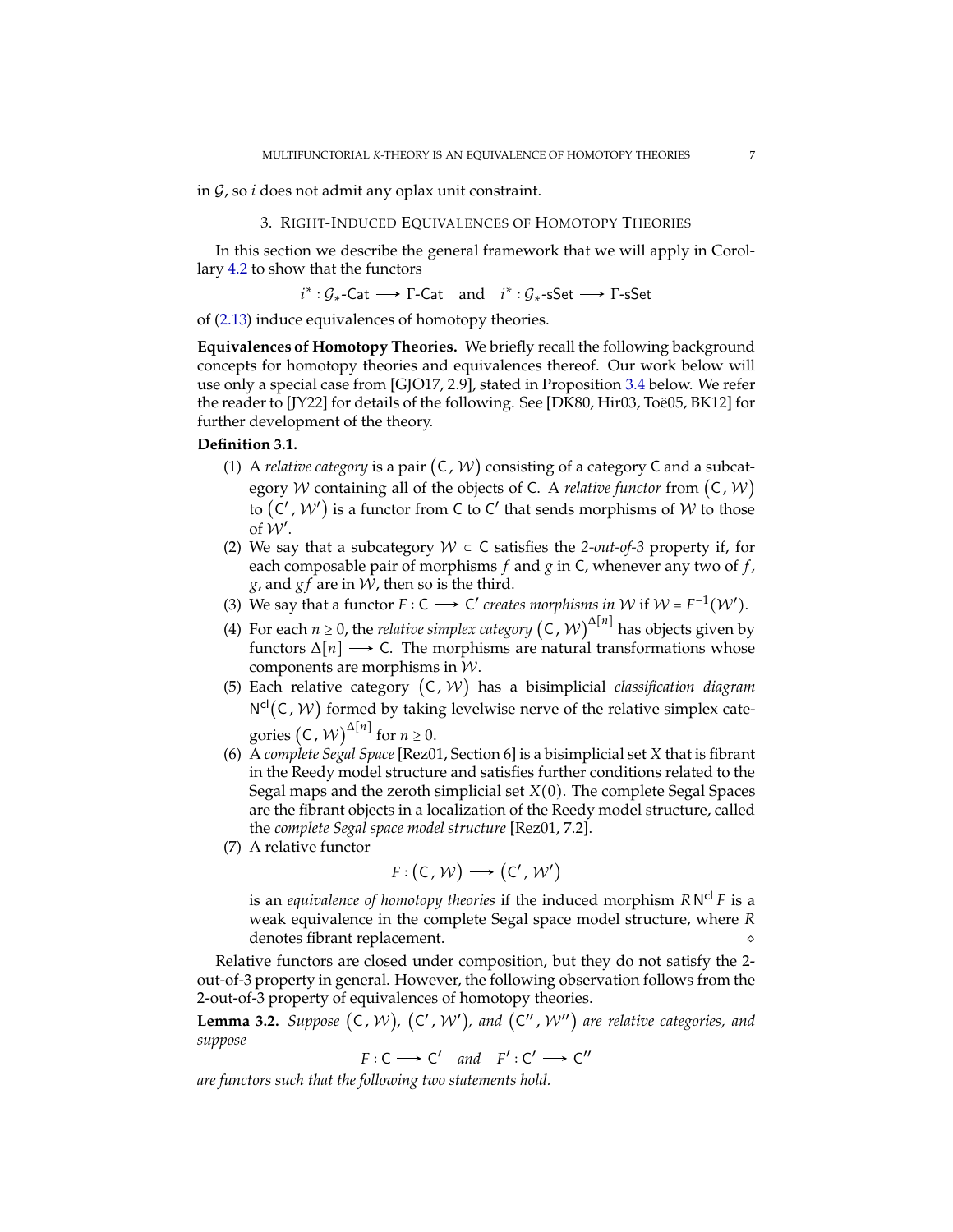#### <span id="page-7-2"></span>8 NILES JOHNSON AND DONALD YAU

- (1) The functor  $F': (C', W') \longrightarrow (C'', W'')$  creates morphisms in W' and is an *equivalence of homotopy theories.*
- *(2) The composite F′F* :  $({\sf C}, \mathcal{W}) \longrightarrow ({\sf C}'', \mathcal{W}'')$  *is a relative functor and is an equivalence of homotopy theories.*

*Then F* :  $(C, W) \longrightarrow (C', W')$  is a relative functor and is an equivalence of homotopy *theories.*

Next we give two results that will be used below to show that certain functors are equivalences of homotopy theories. Both follow from the observation that a natural transformation between functors induces a simplicial homotopy on nerves.

<span id="page-7-1"></span>**Lemma 3.3.** *Suppose*

$$
F, F': (\mathsf{C}, \mathcal{W}) \longrightarrow (\mathsf{C}', \mathcal{W}')
$$

*are relative functors and suppose*  $p$  :  $F \longrightarrow F'$  *is a natural transformation with each component in* W′ *. Then F is an equivalence of homotopy theories if and only if F*′ *is an equivalence of homotopy theories.*

*Proof.* Because the components of  $p$  are in  $W'$ , it induces, for each  $n \geq 0$ , a natural transformation

$$
p^{\Delta[n]}:F^{\Delta[n]} \longrightarrow (F')^{\Delta[n]}:(\mathsf{C},\mathcal{W})^{\Delta[n]} \longrightarrow (\mathsf{C}',\mathcal{W}')^{\Delta[n]}
$$

between the induced functors on relative simplex categories. Therefore, taking nerves,  $N(p^{\Delta[n]})$  is a simplicial homotopy for each  $n \ge 0$ . Thus,

$$
N^{cl}(p) : N^{cl}(F) \longrightarrow N^{cl}(F') : N^{cl}(C, W) \longrightarrow N^{cl}(C', W')
$$

is a levelwise simplicial homotopy between morphisms of bisimplicial sets. The result then follows from functoriality of fibrant replacements and 2-out-of-3 for weak equivalences in Rezk's complete Segal space model structure.

<span id="page-7-0"></span>The previous result will be useful on its own, but is also used in the proof of the following, from [\[GJO17,](#page-16-11) 2.8,2.9]. Its proof is similar to that of [\[JY22,](#page-16-12) 2.12].

**Proposition 3.4** ([\[GJO17,](#page-16-11) 2.9])**.** *Suppose given relative functors*

$$
F: (C, W) \xrightarrow{\longrightarrow} (C', W') : G
$$

*such that each of the composites GF and FG is connected to the respective identity functor by a zigzag of natural transformations whose components are in* W *and* W′ *, respectively. Then F and G are equivalences of homotopy theories.*

**Adjunction Between Pointed Diagram Categories.** Next we describe a general context where a right adjoint of diagram categories induces an equivalence of homotopy theories. We will apply this in Section [4](#page-11-0) to the length-one inclusion [\(2.12\)](#page-5-1)

 $i: \mathcal{F} \longrightarrow \mathcal{G}$ 

with the codomain categories (Cat, **1**) and (sSet, ∗).

**Definition 3.5.** Suppose (A, ∗) is a cocomplete category with a chosen terminal object ∗. A *pointed object* in A is a pair (*x*, *ι x* ) consisting of an object *x* in A and a morphism  $\iota^x : * \longrightarrow x$  in A. A *pointed morphism*  $f : (x, \iota^x) \longrightarrow (y, \iota^y)$  between pointed objects is a morphism  $f: x \longrightarrow y$  such that  $f_i^x = i^y$ . For pointed objects  $(x, \iota^x)$  and  $(y, \iota^y)$ , the *wedge*  $x \vee y$  is the pointed object given by the pushout of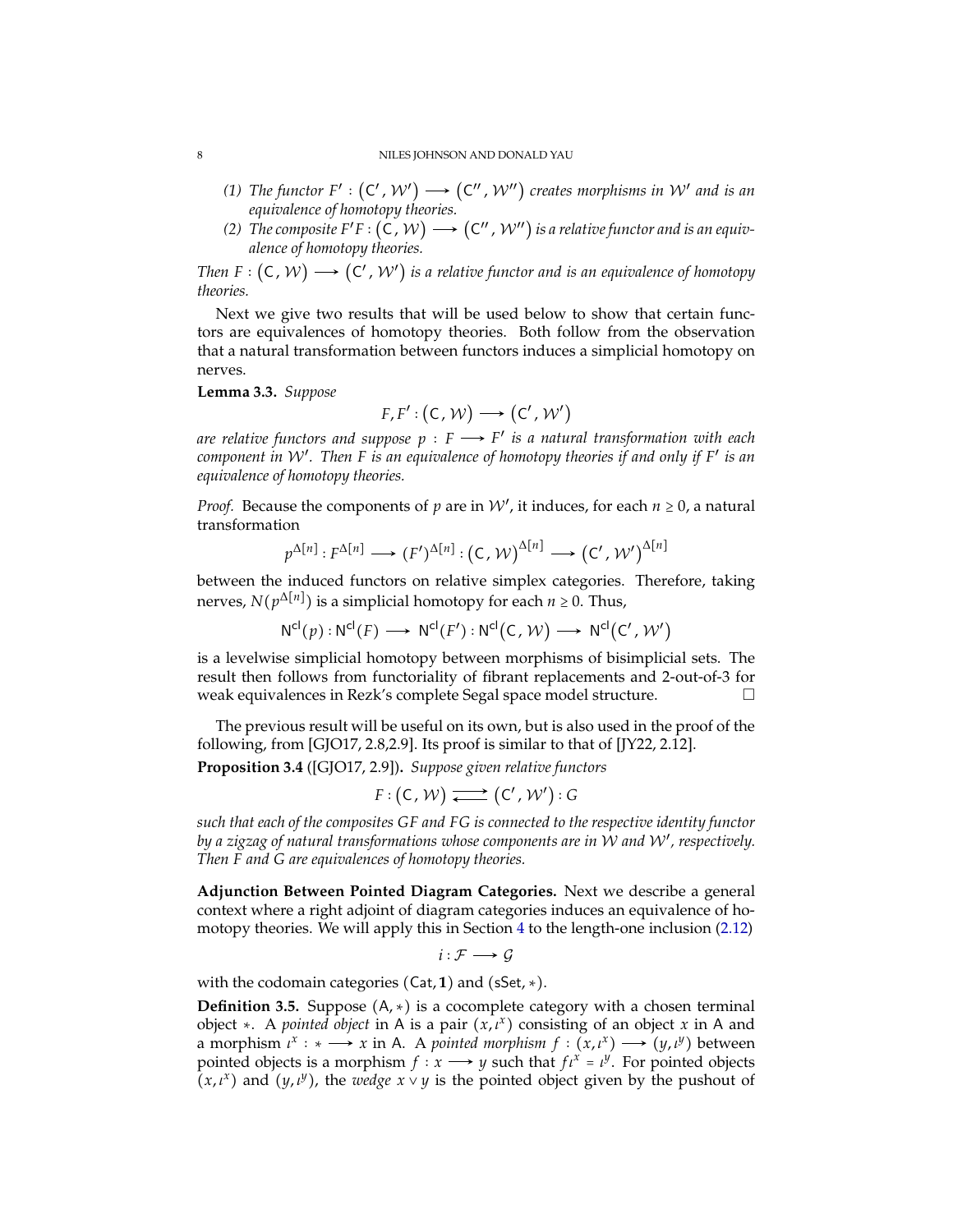$x \leftarrow x$  *y* in A. A wedge indexed by an empty indexing set is defined to be the chosen terminal object  $*$ .

<span id="page-8-0"></span>**Convention 3.6.** Suppose  $C$  and  $D$  are small categories, each with a chosen initial and terminal basepoint object denoted ∗. Suppose

$$
i:\mathcal{C}\longrightarrow\mathcal{D}
$$

is a basepoint-preserving functor, so *i*∗ = ∗. Suppose A is a complete and cocomplete category with chosen terminal object  $\star$ . Let  $C_{\star}$ -A and  $\mathcal{D}_{\star}$ -A denote the categories of basepoint-preserving functors

$$
(\mathcal{C},*) \longrightarrow (A,*)
$$
 and  $(\mathcal{D},*) \longrightarrow (A,*)$ ,

respectively, with morphisms given by natural transformations. Then there is a functor

$$
i^*:\mathcal{D}_*{\text{-}A}\longrightarrow \mathcal{C}_*{\text{-}A}
$$

given by precomposition and whiskering with *i*. ◇

<span id="page-8-2"></span>We assume the context of Convention [3.6](#page-8-0) for the remainder of this section.

**Definition 3.7** (Functor *L*)**.** Define a functor

$$
L:\mathcal{C}_*{\text{-}}\mathsf{A}\longrightarrow \mathcal{D}_*{\text{-}}\mathsf{A}
$$

by the following coend construction in A. For *X*  $\in C^*$ -A and *t*  $\in \mathcal{D}$ ,

$$
(LX)t = \int^{n\in\mathcal{C}} \bigvee_{\mathcal{D}^{\flat}(i(n),t)} Xn,
$$

where, recalling Definition [2.1,](#page-3-1)  $\mathcal{D}^{\flat}(i(n), t)$  denotes the set of nonzero morphisms in D from  $i(n)$  to *t*. If  $\mathcal{D}^{\flat}(i(n), t)$  is empty (for example, if  $n = \ast$  or if  $t = \ast$ ), then the displayed wedge above is the chosen terminal object ∗. This ensures that  $(LX)* = * in A$ . The definition of *LX* on morphisms  $t \rightarrow s$  in *D* is given by functoriality of the indexing sets  $\mathcal{D}^{\flat}(i(n), t)$  and of the coend.

<span id="page-8-1"></span>**Definition 3.8** (Unit *η*)**.** Define a unit natural transformation whose component at  $X \in C_*$ -A,

$$
X \xrightarrow{\eta_X} i^* L X,
$$

is given by the following composite, for each  $p \in C$ , where the first unlabeled arrow includes to the component at  $1_{i(p)}$  and the second is the coend structure morphism for  $n = p$ .

$$
Xp \xrightarrow{\eta_{X,p}} (i^* L X)p = \int^{n \in \mathbb{C}} \bigvee_{\mathcal{D}^{\flat}(i(n), i(p))} Xn
$$
  
 
$$
\bigvee_{\mathcal{D}^{\flat}(i(p), i(p))} Xp
$$

Naturality of  $\eta_X$  with respect to morphisms  $h : p \longrightarrow p'$  in  $C$  follows from the coend condition that the following square commutes, where the two arrows at left are induced by *i*(*h*) and *Xh*, and the two arrows at right are the structure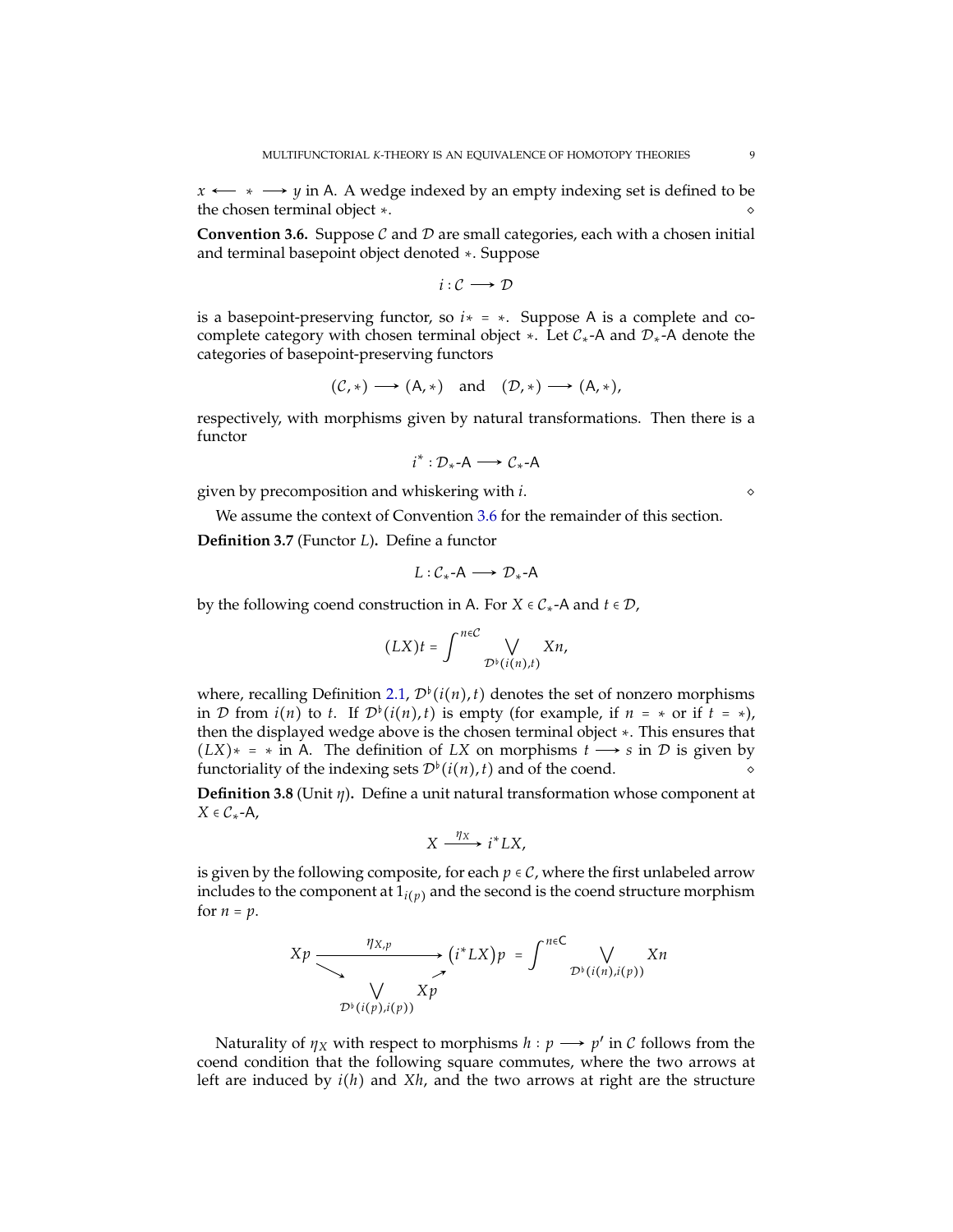morphisms for  $n = p$  and  $n = p'$ .



Naturality of  $\eta$  with respect to morphisms  $f: X \longrightarrow X'$  in  $C_*$ -A follows from naturality of  $f$  with respect to morphisms in  $\mathcal{C}$ .

<span id="page-9-1"></span>**Definition 3.9** (Counit *ε*)**.** Define a counit natural transformation whose component at *Y* ∈  $\mathcal{D}_*$ -A,

$$
Li^*Y \xrightarrow{\varepsilon_Y} Y
$$

is given as follows. In the diagram below,  $\theta$  *i*(*n*)  $\rightarrow$  *t* is a nonzero morphism in D, for *n* ∈ C and *t* ∈ D. The top vertical arrow is given by the identity on the summand at *θ*. Then the unlabeled dashed arrow is the universal morphism out of the wedge, induced by  $Y\theta$  for each  $\theta \in \mathcal{D}^{\flat}(i(n), t)$ .

<span id="page-9-2"></span>

The bottom vertical arrow in the above diagram is the structure morphism for the coend, and *εY*,*<sup>t</sup>* is the induced universal morphism. Naturality of *ε<sup>Y</sup>* with respect to morphisms  $t \rightarrow t'$  in  $D$  follows from naturality of the universal morphisms above. Naturality of  $\varepsilon$  with respect to morphisms  $g: Y \longrightarrow Y'$  in  $\mathcal{D}_{*}$ -A follows from naturality of  $g$  with respect to morphisms in  $D$  and uniqueness of the induced morphism

$$
\int^{n\in\mathbb{C}} \bigvee_{\mathcal{D}^{\flat}(i(n),t)} \Upsilon(i(n)) \longrightarrow \Upsilon't
$$

<span id="page-9-0"></span>given by either *εY*,*<sup>t</sup>* and *g<sup>t</sup>* or by ⋁*<sup>θ</sup> gi*(*n*) and *εY*′ ,*t* . ◇

**Proposition 3.11.** *In the context of Convention [3.6,](#page-8-0) there is an adjunction of categories*

$$
L:\mathcal{C}_*{\text{-}A} \xrightarrow{\longrightarrow} \mathcal{D}_*{\text{-}A}:i^*.
$$

*Proof.* The unit and counit are those of Definitions [3.8](#page-8-1) and [3.9,](#page-9-1) respectively. The two triangle identities are verified componentwise as follows.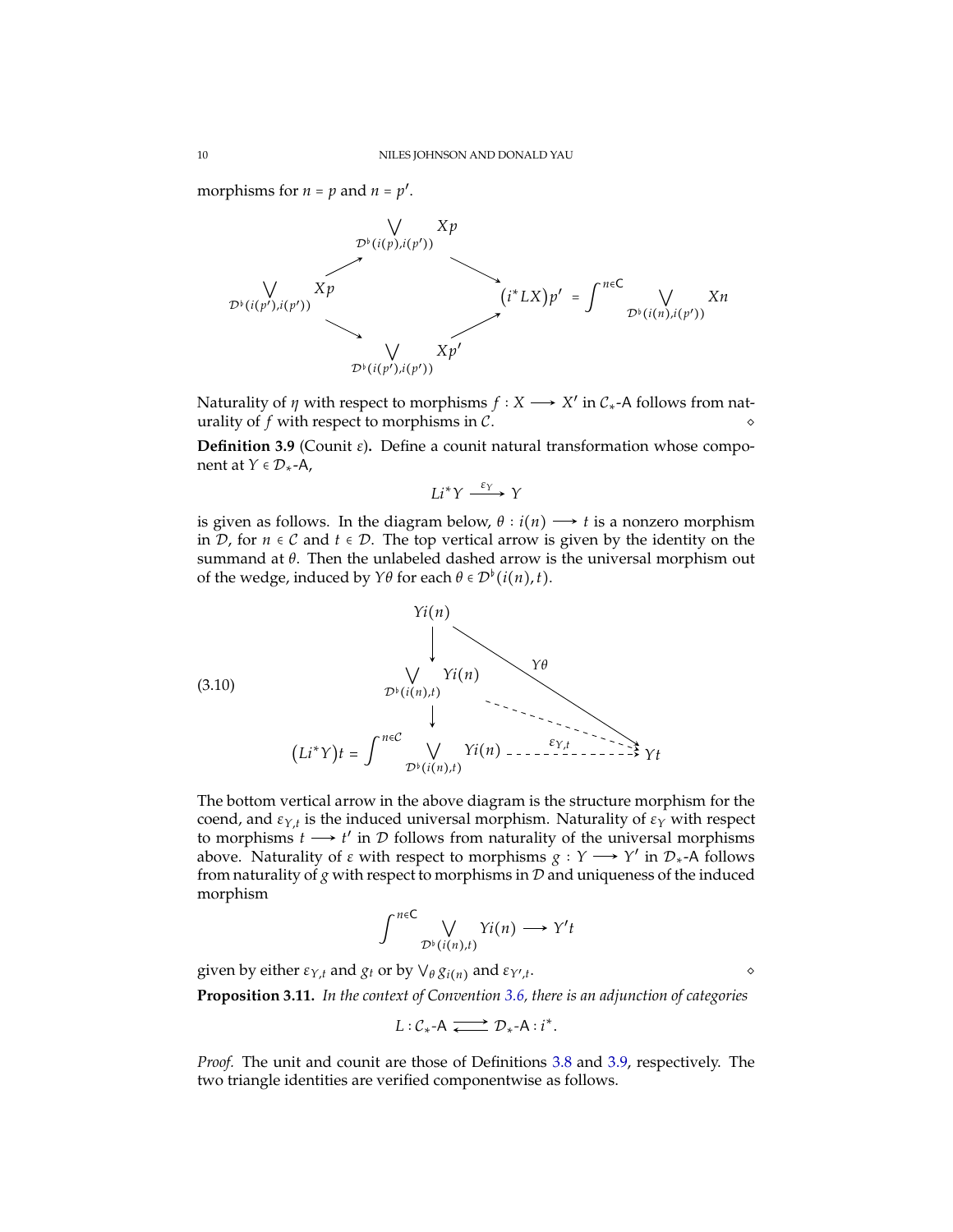<span id="page-10-4"></span>First, for  $X \in C^*$ -A and  $t \in \mathcal{D}$ , consider the composite (3.12)

$$
(LX)t = \int^{\rho \in C} \bigvee_{\mathcal{D}^{\flat}(i(p),t)} Xp \xrightarrow{L(\eta_{X,p})_t} \int^{\rho \in C} \bigvee_{\mathcal{D}^{\flat}(i(p),t)} \left[ \int^{\eta \in C} \bigvee_{\mathcal{D}^{\flat}(i(n),i(p))} Xn \right]
$$

$$
\downarrow \varepsilon_{LX,t}
$$

$$
\int^{\eta \in C} \bigvee_{\mathcal{D}^{\flat}(i(n),t)} Xn = (LX)t.
$$

<span id="page-10-0"></span>The above composite is the unique universal morphism out of the coend (*LX*)*t* induced by the following composite, where we use the notation change  $m = p$  on the left and  $m = n$  on the right:

$$
\bigvee_{\mathcal{D}^{\flat}(i(m),t)} Xm \longrightarrow \bigvee_{\mathcal{D}^{\flat}(i(m),t)} \bigvee_{\mathcal{D}^{\flat}(i(m),i(m))} Xm \longrightarrow \bigvee_{\mathcal{D}^{\flat}(i(m),t)} Xm.
$$

In the above composite, the first morphism is induced by  $\forall_{\mathcal{D}^{\flat}(i(m),t)} 1_{i(m)}$  on indexing sets, and the second by composition on indexing sets. Thus the above composite is the identity, and therefore so is [\(3.12\)](#page-10-0).

Second, for  $Y \in \mathcal{D}_*$ -A and  $p \in \mathcal{C}$ , consider the composite

<span id="page-10-3"></span>(3.13)  

$$
(i^*)p \xrightarrow{\eta_{i^*Y,p}} \int^{n\in\mathcal{C}} \bigvee_{\mathcal{D}^{\flat}(i(n),i(p))} Yi(n)
$$
  

$$
\bigvee_{\mathcal{D}^{\flat}(i(p),i(p))} Yi(p) \xrightarrow{\gamma_{i^*Y,p}} \bigvee_{\begin{pmatrix}i^*\varepsilon_Y\rangle_p = \varepsilon_{i^*Y,i(p)}\\i^*\varepsilon_Y\rangle_p = (i^*Y)p.\end{pmatrix}}
$$

The above composite is the identity because the first morphism is induced by including to the component at  $1_{i(p)}$  and the composite to  $Y_i(p)$  is that defining *εi* <sup>∗</sup>*Y*,*i*(*p*) in [\(3.10\)](#page-9-2) with *θ* = 1*i*(*p*) .

<span id="page-10-2"></span>**Lemma 3.14.** *Suppose, in the context of Convention [3.6,](#page-8-0) that i is fully faithful. Then the unit*  $\eta$  *of the adjunction*  $L \rightarrow i^*$  *is a natural isomorphism.* 

*Proof.* For *X* in C<sub>\*</sub>-A and  $p \in C$ , the Yoneda Density Theorem [\[JY](#page-16-7)∞, III.3.7.8] gives an isomorphism

$$
\int_{0}^{n\in\mathcal{C}} \bigvee_{\mathcal{C}^{\flat}(n,p)} X n \stackrel{\cong}{\longrightarrow} X p
$$

that is natural with respect to morphisms  $p \longrightarrow p'$  in C. The assumption that *i* is fully faithful implies there is an isomorphism

$$
\mathcal{D}^{\flat}(i(n),i(p)) \cong \mathcal{C}^{\flat}(n,p) \quad \text{for} \quad n, p \in \mathcal{C}.
$$

The above isomorphism, applied to indexing sets, gives the middle isomorphism below:

<span id="page-10-1"></span>
$$
(3.15) \t\t Xp \xrightarrow{\eta_{X,p}} \int^{n\in\mathcal{C}} \bigvee_{\mathcal{D}^b(i(n),i(p))} Xn \cong \int^{n\in\mathcal{C}} \bigvee_{\mathcal{C}^b(n,p)} Xn \xrightarrow{\cong} Xp.
$$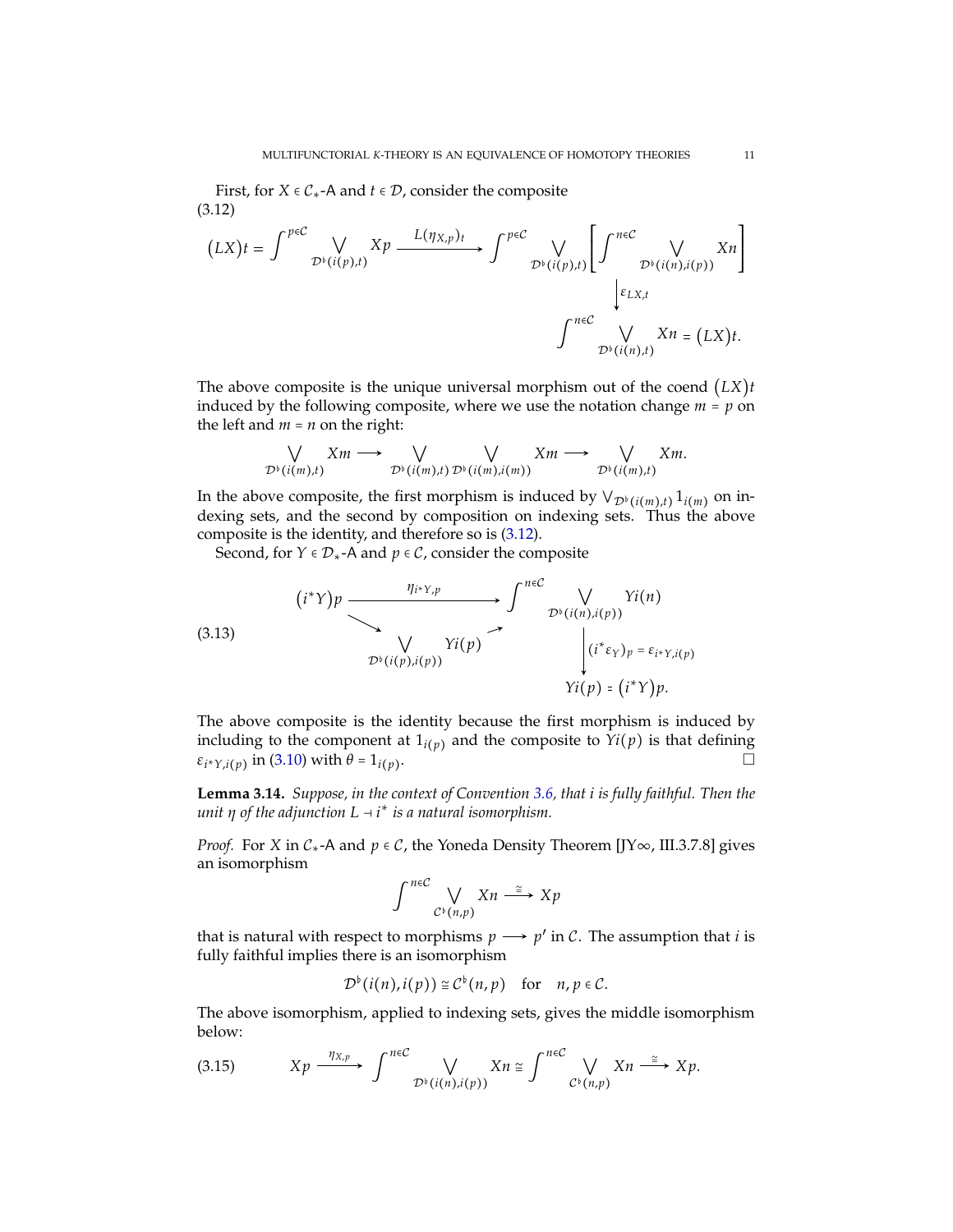The above composite is the identity on *X p* because  $\eta_{X,p}$  includes *X p* at the component indexed by 1*i*(*p*) and the Yoneda Density isomorphism is induced by applying *X* to the morphisms of  $C^{\flat}(n, p)$ . Therefore  $\eta_{X, p}$  is an isomorphism with inverse given by the other morphisms of [\(3.15\)](#page-10-1).

# **Equivalences of Homotopy Theories Between Pointed Diagram Categories.**

**Definition 3.16.** Suppose, in the context of Convention [3.6,](#page-8-0) that  $S \subset C_{\star}$ -A is a subcategory containing all objects of  $C_*$ -A, so  $(C_*$ -A, S) is a relative category. The *right-induced subcategory* of D∗-A is the subcategory

$$
\mathcal{S}^i = (i^*)^{-1}(\mathcal{S}) \subset \mathcal{D}_* \text{-} A
$$

consisting of morphisms *f* such that  $i^*(f) \in S$ . Thus,  $(\mathcal{D}_*$ -A,  $S^i)$  is a relative category and

$$
i^*: (\mathcal{D}_* \text{-} A, \mathcal{S}^i) \longrightarrow (\mathcal{C}_* \text{-} A, \mathcal{S})
$$

is a relative functor with the morphisms of  $S<sup>i</sup>$  created by  $i<sup>*</sup>$ . If S contains all isomorphisms, then so does  $\mathcal{S}^i$ . If  $\mathcal S$  satisfies the 2-out-of-3 property, then so does S *i* . ◇

<span id="page-11-1"></span>**Theorem 3.17.** In the context of Convention [3.6,](#page-8-0) suppose  $S \subset C_*$ -A is a subcategory *containing all objects and suppose, moreover, that the following three conditions hold.*

- *The functor*  $i: \mathcal{C} \longrightarrow \mathcal{D}$  *is fully faithful.*
- *The subcategory* S *contains all isomorphisms.*
- *The subcategory* S *has the 2-out-of-3 property.*

Let  $S^i$  =  $(i^*)^{-1}(S)$  be the right-induced subcategory of  ${\cal D}_*$ -A. Then the adjunction L ⊣  $i^*$ *from Definition [3.7](#page-8-2) induces an equivalence of homotopy theories*

$$
L: (\mathcal{C}_{*}{\text{-A}}, \mathcal{S}) \xrightarrow{\sim} (\mathcal{D}_{*}{\text{-A}}, \mathcal{S}^{i}) : i^{*}.
$$

*Proof.* Since *i* is fully faithful, each component of the unit *η* is an isomorphism by Lemma [3.14.](#page-10-2) Therefore each  $\eta_X$  is a morphism of *S*. This implies that *L* is a relative functor, by naturality of *η* and the 2-out-of-3 property for S. For each component *εY*, the right triangle identity

$$
(i^* \varepsilon_Y) \circ \eta_{i^* Y} = 1_{i^* Y}
$$

from [\(3.13\)](#page-10-3), together with the 2-out-of-3 property for  $S$ , implies that  $i^* \varepsilon_Y$  is a morphism of *S* and hence  $ε_Y$  is a morphism of  $S^i = (i^*)^{-1}(S)$ . Since the components of *η*, respectively *ε*, are morphisms of S, respectively S *i* , the result then follows from Proposition [3.4.](#page-7-0)

### 4. APPLICATIONS TO *K*-THEORY MULTIFUNCTORS

<span id="page-11-0"></span>This section contains our main applications of Theorem [3.17,](#page-11-1) with  $i : \mathcal{F} \longrightarrow \mathcal{G}$ the inclusion of length-one tuples from Definition [2.11.](#page-5-2) At the end of the section, we give a separate application to Bohmann-Osorno  $\mathcal{E}_{*}$ -categories.

**Definition 4.1.** Let  $S$  ⊂ Sp<sub>≥0</sub> denote the subcategory of *stable equivalences* of connective spectra. Then, in each of the following, let  $S$  denote the subcategory of morphisms created by the indicated functor:

$$
(\mathsf{PermCat}^{\mathsf{su}}, \mathcal{S}) \xrightarrow{\mathsf{J}^{\mathsf{se}}} (\Gamma\text{-}\mathsf{Cat}, \mathcal{S}) \xrightarrow{\mathsf{N}_{*}} (\Gamma\text{-}\mathsf{S}^{\mathsf{et}}, \mathcal{S}) \xrightarrow{\mathsf{K}^{\mathcal{F}}} (\mathsf{Sp}_{\geq 0}, \mathcal{S}).
$$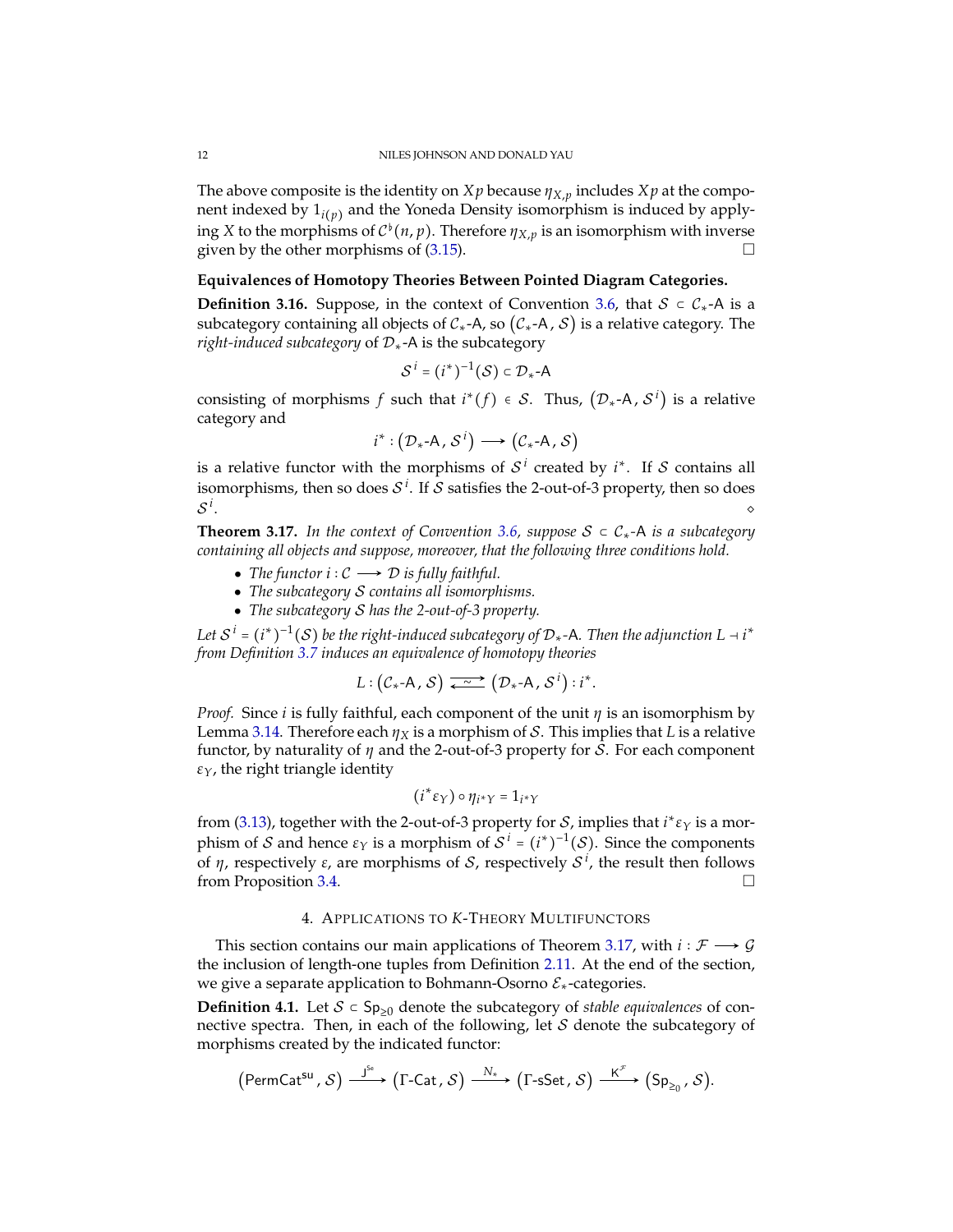<span id="page-12-6"></span>In each case, we call morphisms in  ${\cal S}$  *stable equivalences*. Let  ${\cal S}^i$  ⊂  ${\cal G}_*$ -Cat and  ${\cal S}^i$  ⊂  $G<sub>*</sub>$ -sSet denote the right-induced subcategories, created by

$$
i^* : \mathcal{G}_*-\text{Cat} \longrightarrow \Gamma-\text{Cat} \text{ and } i^* : \mathcal{G}_*-\text{sSet} \longrightarrow \Gamma-\text{sSet}.
$$

The morphisms in  $S^i$  are called *i*<sup>\*</sup>-stable equivalences.  $\diamond$ 

Since *i* ∶  $\mathcal{F}$  →  $\mathcal{G}$  is fully faithful and the stable equivalences of connective spectra include all isomorphisms and satisfy 2-out-of-3, we have the following application of Theorem [3.17.](#page-11-1)

<span id="page-12-0"></span>**Corollary 4.2.** *The adjunctions*  $L \rightarrow i^*$  *are equivalences of homotopy theories* 

<span id="page-12-4"></span>
$$
L: (\Gamma\text{-Cat}, \mathcal{S}) \xrightarrow{\sim} (\mathcal{G}_* \text{-Cat}, \mathcal{S}^i) : i^* \text{ and}
$$

$$
L: (\Gamma\text{-Set}, \mathcal{S}) \xrightarrow{\sim} (\mathcal{G}_* \text{-SSet}, \mathcal{S}^i) : i^*.
$$

<span id="page-12-1"></span>Now we use Corollary [4.2](#page-12-0) to prove our main results about equivalences of homotopy theories in [\(1.1\)](#page-1-0).

**Theorem 4.3.** *The following are equivalences of homotopy theories:*

(4.4) 
$$
\wedge^* : (\Gamma\text{-Cat}, \mathcal{S}) \stackrel{\sim}{\longrightarrow} (\mathcal{G}_* \text{-Cat}, \mathcal{S}^i),
$$

(4.5) 
$$
\wedge^* : (\Gamma \text{-SSet}, \mathcal{S}) \xrightarrow{\sim} (\mathcal{G}_* \text{-SSet}, \mathcal{S}^i),
$$

<span id="page-12-2"></span>(4.6) 
$$
J^{EM}: (\text{PermCat}^{su}, \mathcal{S}) \longrightarrow (\mathcal{G}_{*}\text{-Cat}, \mathcal{S}^{i}), \text{ and}
$$

(4.7) 
$$
N_*: (G_*\text{-Cat}, S^i) \longrightarrow (G_*\text{-sSet}, S^i).
$$

*Proof.* Consider the following.

<span id="page-12-5"></span><span id="page-12-3"></span>
$$
\begin{array}{ccc}\n & \stackrel{\text{J}^{\text{Se}}}{\sim} & \text{(I-Cat, S)} \\
& \stackrel{\text{J}^{\text{Se}}}{\sim} & \sqrt{\begin{array}{c}i^*\\i^*\\j^* \end{array}}\n\end{array}
$$
\n
$$
(g_*-Cat, S^i)
$$

The functors J<sup>Se</sup> and *i*<sup>\*</sup> create stable, respectively *i*<sup>\*</sup>-stable, equivalences, and therefore are relative functors. Work of Thomason [\[Tho95\]](#page-16-3) shows that  $J<sup>5e</sup>$  is an equivalence of homotopy theories. An independent proof by Mandell [\[Man10\]](#page-16-4) constructs an inverse directly. Corollary [4.2](#page-12-0) shows that *i*<sup>★</sup> is an equivalence of homotopy theories.

For [\(4.4\)](#page-12-4), note that we have

$$
\wedge \circ i = 1: \mathcal{F} \longrightarrow \mathcal{F}
$$

and hence  $i^* \wedge^* = 1$ , the identity on  $\Gamma$ -Cat. This implies that  $\wedge^*$  is a relative functor and an equivalence of homotopy theories by Lemma [3.2](#page-6-1) with  $F' = i^*$  and  $F = \wedge^*$ . The proof for [\(4.5\)](#page-12-5) is the same by replacing Cat with sSet.

For [\(4.6\)](#page-12-2), a similar reduction for smash products over singletons shows that  $J^{Se} = i^* J^{EM}$  by unpacking the definitions [\[JY](#page-16-7)∞, 10.3.1,10.3.27]. This implies that  $J^{EM}$ is a relative functor and an equivalence of homotopy theories by Lemma [3.2](#page-6-1) with  $F' = i^*$  and  $F = J^{EM}$ .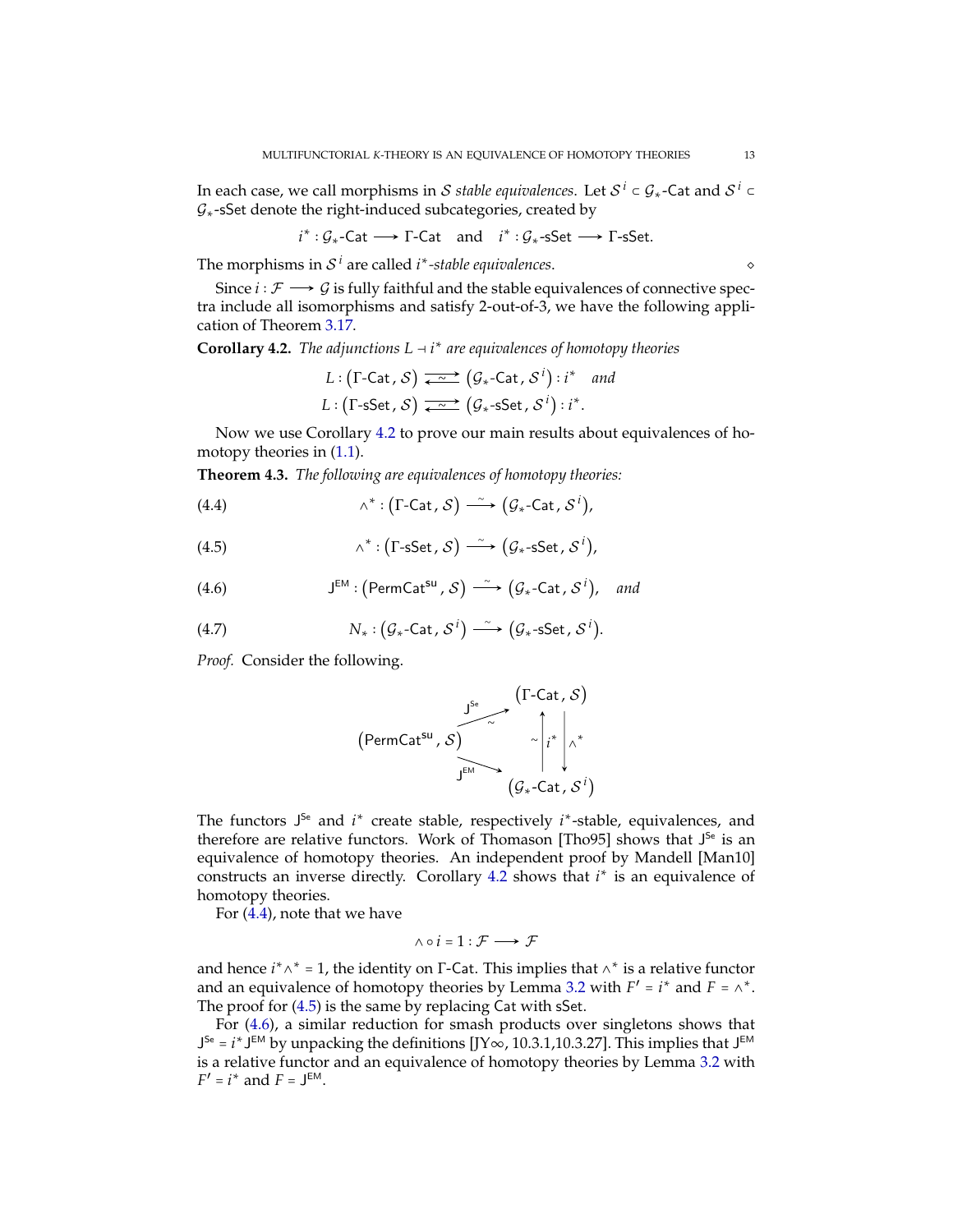For [\(4.7\)](#page-12-3), consider the following, which commutes by associativity of functor composition.

$$
(\Gamma\text{-Cat}, \mathcal{S}) \xrightarrow{\qquad N_*} (\Gamma\text{-SSet}, \mathcal{S})
$$
\n
$$
i^* \sim \sim \sim \sim \sim i^*
$$
\n
$$
(\mathcal{G}_* \text{-Cat}, \mathcal{S}^i) \xrightarrow{\qquad N_*} (\mathcal{G}_* \text{-SSet}, \mathcal{S}^i)
$$

The two instances of *i*<sup>\*</sup> create *i*<sup>\*</sup>-stable equivalences and are equivalences of homotopy theories by Corollary [4.2.](#page-12-0) The top functor *N*∗ creates the stable equivalences of Γ-categories by definition. It induces an equivalence of homotopy theories by work of Mandell [\[Man10\]](#page-16-4). Therefore, by commutativity of the diagram and Lemma [3.2](#page-6-1) again, the lower instance of *N*∗ is a relative functor and an equivalence of homotopy theories.

Next we recall the following result due to Elmendorf-Mandell [\[EM06,](#page-16-5) [JY](#page-16-7)∞]. We will use this to prove that  $K^{EM}$  is an equivalence of homotopy theories.

<span id="page-13-1"></span>**Theorem 4.8** ([\[JY](#page-16-7) $\infty$ , 10.6.10]). The natural transformation  $\Pi^*$  in [\(1.1\)](#page-1-0) induces a com*ponentwise stable equivalence from Segal K-theory,* K Se*, to Elmendorf-Mandell K-theory,* K EM*. That is,*

$$
\mathsf{K}^{\mathcal{G}}N_{\ast}\Pi^{\ast}:\mathsf{K}^{\mathcal{F}}N_{\ast}\mathsf{J}^{\mathsf{Se}}\mathsf{C}=\mathsf{K}^{\mathcal{G}}N_{\ast}\wedge^{\ast}\mathsf{J}^{\mathsf{Se}}\mathsf{C}\longrightarrow \mathsf{K}^{\mathcal{G}}N_{\ast}\mathsf{J}^{\mathsf{EM}}\mathsf{C}
$$

*is a stable equivalence of connective spectra for each small permutative category* C*.*

The functor  $K^{EM}$  is the composite

$$
\mathsf{K}^{\mathsf{EM}} = \mathsf{K}^{\mathcal{G}} N_* \mathsf{J}^{\mathsf{EM}}.
$$

While

$$
J^{EM} : (\text{PermCat}^{su}, \mathcal{S}) \longrightarrow (\mathcal{G}_{*} \text{-Cat}, \mathcal{S}^{i}) \text{ and } N_{*} : (\mathcal{G}_{*} \text{-Cat}, \mathcal{S}^{i}) \longrightarrow (\mathcal{G}_{*} \text{-SSet}, \mathcal{S}^{i})
$$

<span id="page-13-0"></span>are relative functors,  $K^{\mathcal{G}}$  may not be. Thus the first step in proving the following result is to use naturality of Π<sup>∗</sup> to show that the composite K EM *is* a relative functor. **Theorem 4.9.** *The Elmendorf-Mandell K-theory functor is an equivalence of homotopy theories*

$$
\mathsf{K}^{\mathsf{EM}} : \big(\mathsf{PermCat}^{\mathsf{su}}\,,\,\mathcal{S}\big)\stackrel{\sim}{\longrightarrow}\big(\mathsf{Sp}_{\geq 0}\,,\,\mathcal{S}\big).
$$

*Proof.* For a strictly unital symmetric monoidal functor

$$
F: C \longrightarrow D \quad \text{in} \quad \text{PermCat}^{\text{su}}
$$

we have the following naturality square.

$$
K^{Se}(C) \xrightarrow{K^{\mathcal{G}}N_{*}(\Pi_{C}^{*})} K^{EM}(C)
$$
  

$$
K^{Se}(F) \downarrow \qquad \qquad K^{\mathcal{G}}N_{*}(\Pi_{D}^{*}) \xrightarrow{K^{EM}(F)}
$$
  

$$
K^{Se}(D) \xrightarrow{K^{\mathcal{G}}N_{*}(\Pi_{D}^{*})} K^{EM}(D)
$$

By Theorem [4.8,](#page-13-1) the components of

$$
p = \mathsf{K}^{\mathcal{G}}N_*\Pi^*: \mathsf{K}^{\mathsf{Se}} \longrightarrow \mathsf{K}^{\mathsf{EM}}
$$

are stable equivalences of connective spectra. If *F* is a stable equivalence in PermCat<sup>su</sup>, then  $K^{Se}(F)$ , and therefore also  $K^{EM}(F)$ , are stable equivalences.

<span id="page-13-2"></span>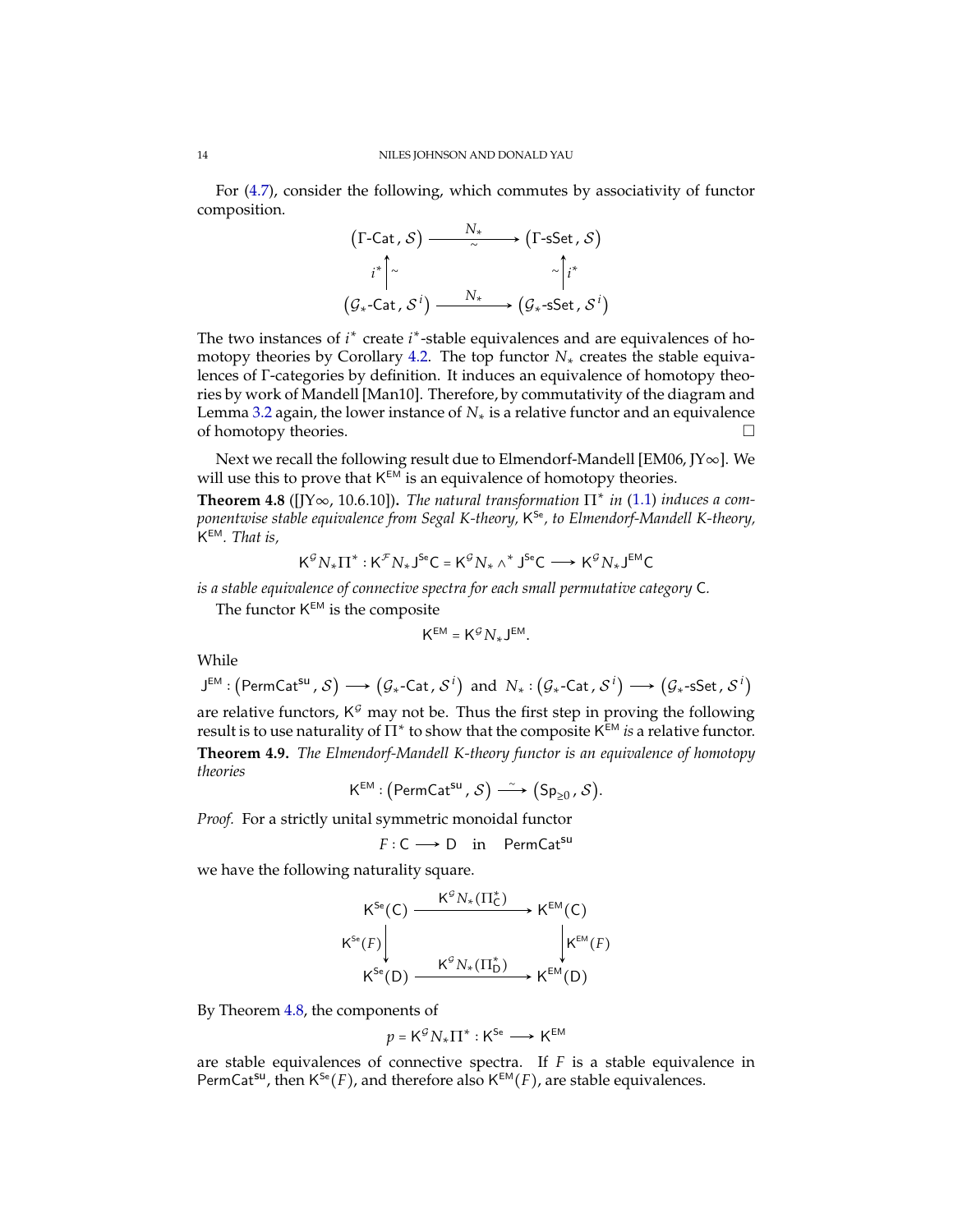<span id="page-14-4"></span>This shows that  $\mathsf{K}^{\mathsf{EM}}$  is a relative functor. The result then follows from Lemma [3.3](#page-7-1) because  $K^{S_e}$  is an equivalence of homotopy theories [\[Seg74,](#page-16-1) [BF78\]](#page-16-2).

<span id="page-14-2"></span>**Remark 4.10.** We note that Π<sup>\*</sup> is a componentwise *i*<sup>\*</sup>-stable equivalence. It follows from the definition of  $\Pi$  in [\[JY](#page-16-7)∞, 10.6.1] that  $i^*\Pi_{\mathsf{C}}^*$  is the identity morphism of the Γ-category J SeC, for each small permutative category C. Therefore, the components of  $\Pi^*$  are *i*<sup>\*</sup>-stable equivalences of  $\mathcal{G}_*$ -categories. We use this fact in [\(5.2\)](#page-15-2) below. ◇

**Application to Bohmann-Osorno** *K***-Theory.** Work of Bohmann-Osorno [\[BO20\]](#page-16-9) gives a different multifunctorial *K*-theory construction, factoring through diagrams on a category  $\mathcal E$  that is similar to  $\mathcal G$ , but uses the opposite simplex category,  $\Delta^{op}$ , in place of  $\mathcal F$  in Definition [2.7](#page-4-1) above. Note that this description of  $\mathcal E$  is differ-ent from that of [\[BO20,](#page-16-9) 5.1], but pointed diagrams on the category  $\mathcal E$  as described here are the  $\mathcal{E}_{*}$ -diagrams of [\[BO20,](#page-16-9) 5.4]. There is a fully faithful inclusion of length-one tuples

 $j: \Delta$ <sup>op</sup> → E

<span id="page-14-1"></span>and hence Theorem [3.17](#page-11-1) gives the following. A similar result for  $\Delta_*^{op}$ -sSet also holds.

**Corollary 4.11.** Suppose  $S \subset \Delta_*^{op}$ -Cat is a subcategory containing all objects, and sup*pose, moreover, that* S *contains all isomorphisms and has the 2-out-of-3 property. Let*  $S^j = (j^*)^{-1}S$  be the right-induced subcategory of  $\mathcal{E}_*$ -Cat. Then there is a left adjoint *L* ⊣ *j* ∗ *inducing equivalences of homotopy theories*

$$
L: (\Delta^{\mathsf{op}}_* \text{-}\mathsf{Cat}\, , \mathcal{S}) \xrightarrow{\sim} (\mathcal{E}_* \text{-}\mathsf{Cat}\, , \mathcal{S}^j) : j^*.
$$

Thus, the right-induced homotopy theory of  $\mathcal{E}_*$ -categories is equivalent to the homotopy theory of pointed simplicial categories.

### 5. HOMOTOPY INVERSES OF *K*-THEORY MULTIFUNCTORS

<span id="page-14-0"></span>In this section we identify explicit homotopy inverses of the *K*-theory multifunctors J<sup>EM</sup>, N<sub>\*</sub>J<sup>EM</sup>, and K<sup>EM</sup>, each of which is an equivalence of homotopy theories by Theorems [4.3](#page-12-1) and [4.9.](#page-13-0) These homotopy inverses are in, respectively, [\(5.5\)](#page-15-0) through [\(5.7\)](#page-16-10). The following is a summary diagram.

<span id="page-14-3"></span>

The functors along the top,  $\mathcal{P}$ ,  $S_{*}$ , and  $\mathbb{A}$ , are homotopy inverses of, respectively,  $J^{Se}$ ,  $N_*$ , and  $K^{\mathcal{F}}$ . The other functors are as in [\(1.1\)](#page-1-0).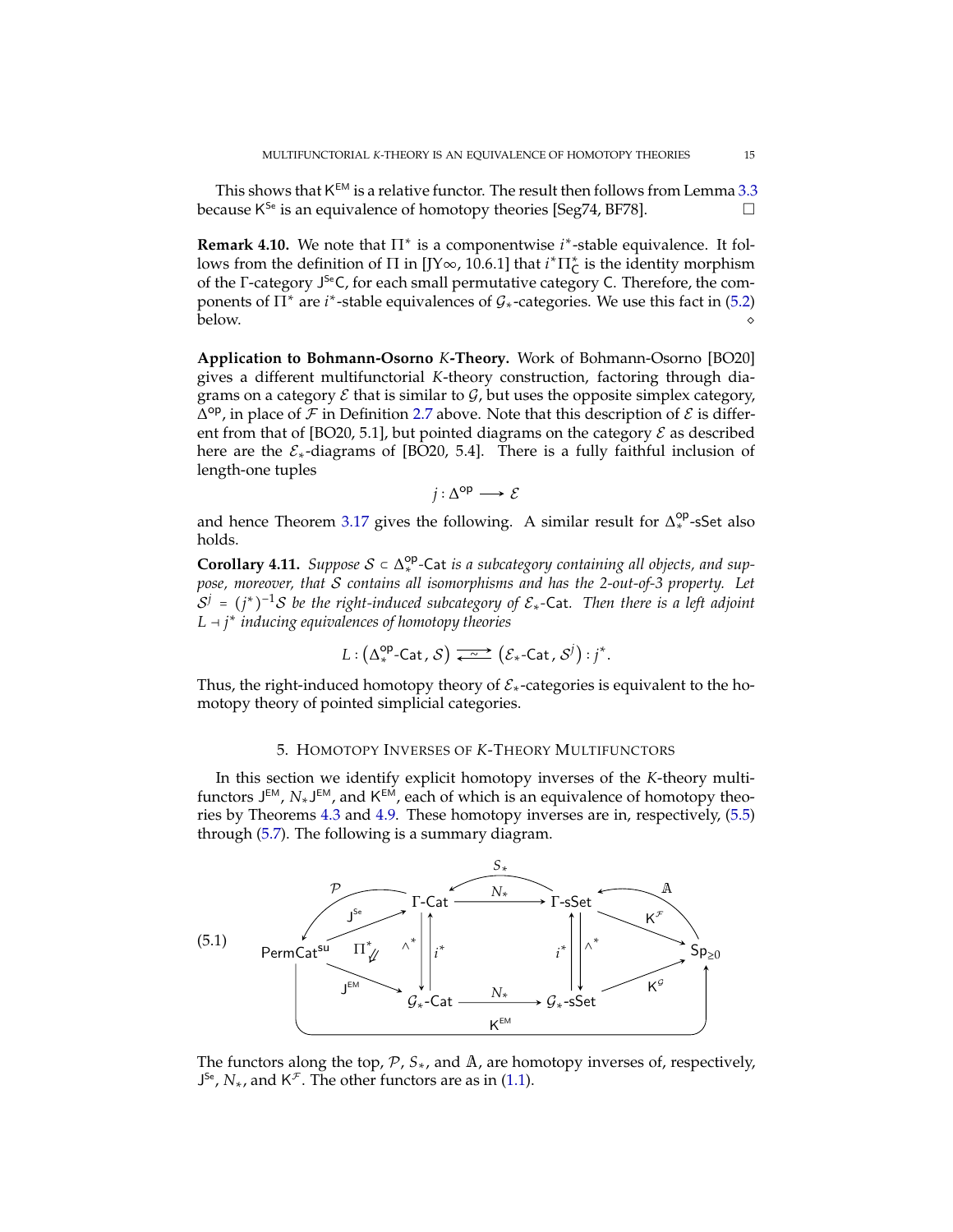<span id="page-15-4"></span>**Homotopy Inverse of** J EM**.** By Remark [4.10](#page-14-2)

<span id="page-15-2"></span> $(5.2)$  $\overline{\cdot} : \wedge^* \mathsf{J}^\mathsf{Se} \longrightarrow \mathsf{J}^\mathsf{EM} : \left(\mathsf{PermCat}^\mathsf{su} \, , \, \mathcal{S}\right) \longrightarrow \left(\mathcal{G}_* \text{-Cat} \, , \, \mathcal{S}^i \right)$ 

induces a natural isomorphism in the stable homotopy categories, obtained by inverting the respective classes of stable equivalences. By Corollary [4.2](#page-12-0) and Theorem [4.3,](#page-12-1) both relative functors

(5.3) 
$$
(\Gamma\text{-Cat}, \mathcal{S}) \xrightarrow{\wedge^*} (\mathcal{G}_* \text{-Cat}, \mathcal{S}^i) \xrightarrow{\qquad i^*} (\Gamma\text{-Cat}, \mathcal{S})
$$

are equivalences of homotopy theories, and the analogous statement holds with sSet in place of Cat. The equality  $i^* \wedge^* = 1$  implies that the functors  $\wedge^*$  and  $i^*$  are *homotopy inverses* of each other. This means that, passing to the stable homotopy categories, they induce mutually inverse equivalences of categories.

A homotopy inverse of Segal *J*-theory, J Se, is given by Mandell's inverse *K*theory functor [\[Man10,](#page-16-4) Theorem 4.5]

<span id="page-15-3"></span>(5.4) 
$$
\mathcal{P}: (\Gamma\text{-Cat}, \mathcal{S}) \longrightarrow (\text{PermCat}^{\text{su}}, \mathcal{S}).
$$

This is a non-symmetric Cat-enriched multifunctor by [\[JY](#page-16-18)∞b, Theorem 1.3]. Combining [\(5.2\)](#page-15-2) through [\(5.4\)](#page-15-3), a homotopy inverse of Elmendorf-Mandell *J*-theory, J EM, is given by the following composite.

<span id="page-15-0"></span>(5.5) 
$$
(\mathcal{G}_{*}\text{-Cat}, \mathcal{S}^i) \xrightarrow{\quad i^* \quad} (\Gamma\text{-Cat}, \mathcal{S}) \xrightarrow{\quad \mathcal{P} \quad} (\text{PermCat}^{\text{su}}, \mathcal{S})
$$

We note that—while J $^{\text{\tiny{EM}}}$  and  ${\mathcal{P}}$  are Cat-enriched multifunctors (non-symmetric in the case of P)—the functor *i* <sup>∗</sup> does *not* appear to be a multifunctor, even in the non-symmetric sense. In particular, *i* <sup>∗</sup> does not admit any reasonable monoidal constraint that is compatible with the monoidal structures on  $\Gamma$ -Cat and  $\mathcal{G}_*$ -Cat.

**Homotopy Inverse of** *N*∗J EM**.** A homotopy inverse of

$$
N_* : (\Gamma\text{-Cat}\, , \mathcal{S}) \xrightarrow{\;\sim\;} (\Gamma\text{-sSet}\, , \mathcal{S})
$$

is given by Mandell's functor *S*∗ in [\[Man10,](#page-16-4) Proposition 2.7], denoted S there. This is *not* a multifunctor, as discussed in the introduction of [\[JY](#page-16-18)∞b]. By [\(5.2\)](#page-15-2) and the equality

$$
N_* \wedge^* \mathsf{J}^{\mathsf{Se}} = \wedge^* N_* \mathsf{J}^{\mathsf{Se}},
$$

a homotopy inverse of the composite

$$
(\text{PermCat}^{\text{su}}, \mathcal{S}) \xrightarrow{\mathsf{J}^{\text{EM}}} (\mathcal{G}_{*}\text{-Cat}, \mathcal{S}^{i}) \xrightarrow{\mathbb{N}_{*}} (\mathcal{G}_{*}\text{-sSet}, \mathcal{S}^{i})
$$

is given by the following composite. (5.6)

<span id="page-15-1"></span>
$$
\left(\mathcal{G}_* \text{-sSet}, \mathcal{S}^i\right) \xrightarrow{\phantom{a} i^*} \left(\Gamma\text{-sSet}, \mathcal{S}\right) \xrightarrow{\phantom{a} S_*} \left(\Gamma\text{-Cat}, \mathcal{S}\right) \xrightarrow{\phantom{a} \mathcal{P}} \left(\text{PermCat}^{\text{su}}, \mathcal{S}\right)
$$

**Homotopy Inverse of** K EM**.** A homotopy inverse of

$$
K^{\mathcal{F}}:\left(\Gamma\text{-sSet}\,,\,\mathcal{S}\right)\stackrel{\sim}{\longrightarrow}\left(\text{Sp}_{\geq_0}\,,\,\mathcal{S}\right)
$$

is given by Segal's functor A in [\[Seg74,](#page-16-1) Definition 3.1]. The adjoint pair K $^{\mathcal{F}}$  - A is a Quillen equivalence by [\[BF78,](#page-16-2) Theorem 5.8]. By [\(5.2\)](#page-15-2) and the equalities

$$
\mathsf{K}^{\mathcal{G}}N_{\star}\wedge^{\star}\mathsf{J}^{\mathsf{Se}}=\mathsf{K}^{\mathcal{G}}\wedge^{\star}N_{\star}\mathsf{J}^{\mathsf{Se}}=\mathsf{K}^{\mathcal{F}}N_{\star}\mathsf{J}^{\mathsf{Se}},
$$